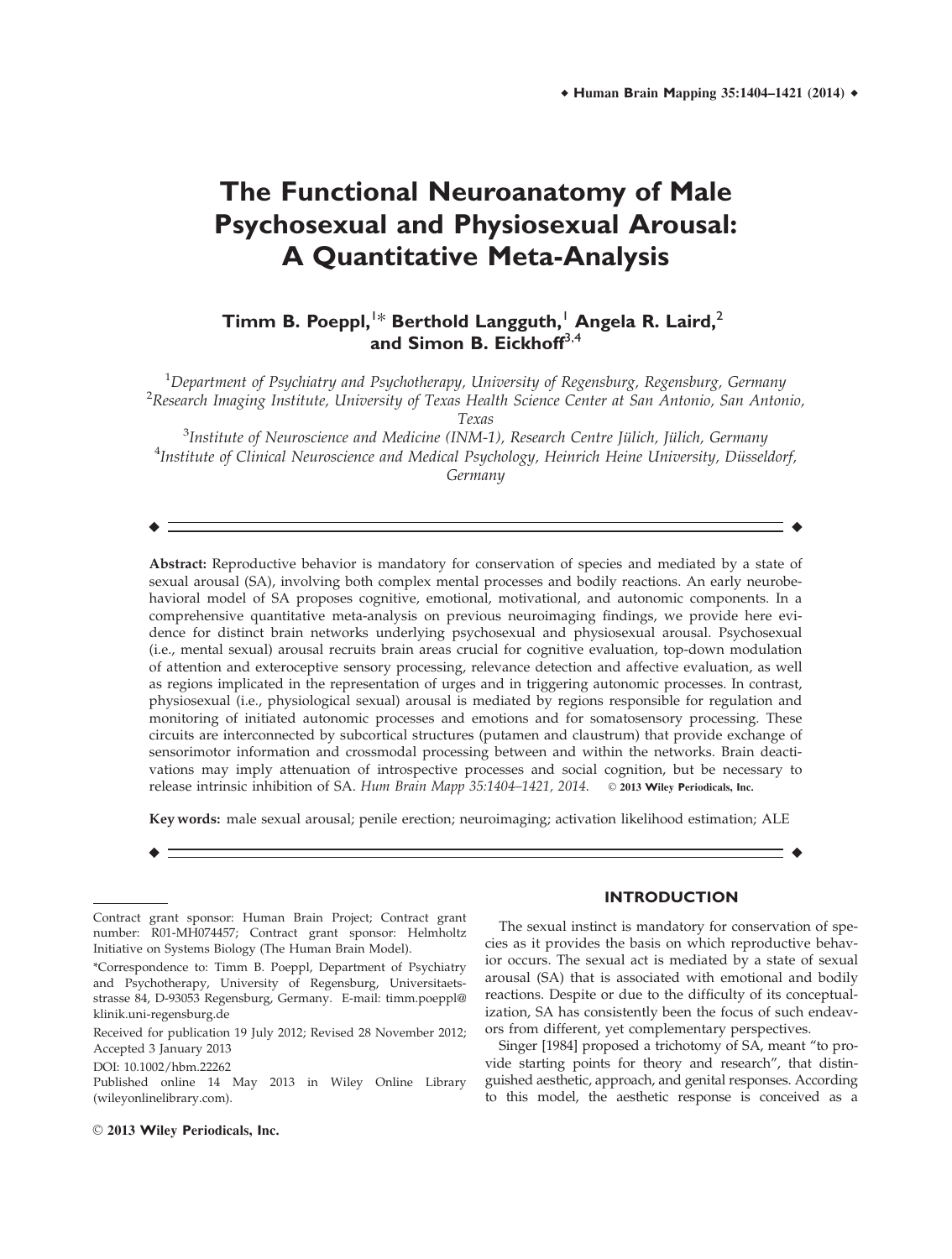stimulus-induced hedonic feeling leading to active orientation toward the sexual incentive. The approach response includes not only body movements toward a sexual object but also the desire to achieve physical contact. With increasing proximity and likewise general somatic arousal, the approach may shade into the genital response, i.e., genital tumescence, accompanied by other autonomic–somatic reactions.

Emphasizing its cognitive aspects, Janssen et al. [2000] divided the process of SA into two main information processing stages: an appraisal stage and a response generation stage. Both stages together form the model's central pathway, which is assumed to operate automatically. As a third component, attentional processes reciprocally influence appraisal and response generation. The evoked genital response and subjective experience of SA themselves become part of the sexual stimulus and feed back into the central pathway, thus closing the circuitry of the interactive process.

Corresponding to McKenna's [1999] notion that ''the brain is the master organ in sexual function", Stoléru [1999], Redouté [2000] and colleagues were the first to monitor cerebral activity during visual sexual stimulation using positron emission tomography (PET). Activations were observed in the orbitofrontal cortex (OFC), claustrum, anterior cingulate cortex (ACC), caudate, putamen, and hypothalamus. On the basis of these results, the authors postulated a neurobehavioral model of SA, consisting of cognitive, emotional, motivational, and autonomic components. Despite its plausibility, one major drawback of this theory, particularly with respect to the attribution of brain structures to its components, is that it is based on the findings of merely two studies assessing only a few subjects.

Since then, however, the number of studies investigating SA by functional neuroimaging has remarkably increased [see Stoléru et al., 2012, for an overview]. Sexual stimulation was performed through further sensory modalities such as the auditory system [e.g., Rauch et al., 1999], olfaction [e.g., Savic et al., 2001], and tactile perception [e.g., Georgiadis et al., 2010]. The subjects' brain response to sexual stimuli was assessed with respect to not only miscellaneous control stimuli and subjective SA [e.g., Bocher et al., 2001] but also physiological measures such as penile tumescence [e.g., Arnow et al., 2002] and plasma levels of sexual hormones [Seo et al., 2009]. In the same vein, the range of implicated brain areas has likewise enormously broadened. By now, it can be stated that almost any brain region has been implicated in SA. This heterogeneity of findings is most likely due to specific design properties. For instance, differences between event-related and block design employing erotic stimuli have been shown, while keeping all remaining experimental parameters constant [Bühler et al., 2008]. Similarly, divergences in imaging techniques, sample sizes, significance thresholds, regressors, and, last but not least, variation in the applied contrasts as well as the presented erotic stimuli imply heterogeneous results. Although variations in the employed experimental paradigms are expedient and necessary to assess different aspects of SA, they may complicate the identification of key regions. A summary of the hitherto existing data is thus highly needed to delineate neural networks of SA.

Mere reviews, however, run the risk of being subjective and lack the capability of quantitative assessment. For an objective assessment of interstudy concordance, automated meta-analyses that quantify the level of concordance and allow to locate the ''hot-spots'' (i.e., brain regions) of significant convergence in a testable manner are hence preferable. Activation likelihood estimation (ALE) as introduced to neuroimaging by Turkeltaub et al. [2002] and subsequently refined [Eickhoff et al., 2009, 2011, 2012; Laird et al., 2005; Turkeltaub et al., 2012] meets these demands and represents the most widely used approach for such quantitative integration of neuroimaging findings.

Given its complexity, the phenomenon of SA is very likely to originate from differing neural networks responsible for specific aspects of sexual behavior [Georgiadis and Kringelbach, 2012]. These networks should be dissociable, a statistical separation has not been undertaken though. In this regard, the fundamental question raises: How can the networks be isolated in a conceptually meaningful way? Such endeavor seems complicated, since SA can be divided into neurophenomenological components [Stoléru et al., 2012] but also different stages [Georgiadis and Kringelbach, 2012]. However, although the introduced psychological concepts of SA [Janssen et al., 2000; Singer, 1984] differ in certain aspects, they share common ground by assuming psychic (from here on referred to as ''psychosexual'') and physical (from here on referred to as ''physiosexual'') processes. Hence, disentangling brain regions related to psychosexual arousal from those related to physiosexual arousal was the main objective of the present study.

A meta-analysis on psychosexual arousal aimed to represent the neural correlates of the core mental operations during the processing of sexual stimuli. According to Singer [1984], SA ''may take place through central processes, independent of somatic and visceral sensation''. It thus also includes early automatic appraisal and attentional phenomena, which may eventually ''lead to subjective experience of sexual arousal and genital response'' [Janssen et al., 2000]. Consequently, all experiments that contrasted sexual stimuli against (nonsexual) control stimuli, irrespectively of stimulus duration, were assumed to represent psychosexual arousal. As there seems to be consensus that penile tumescence and turgidity are not only the most obvious but also valid indicators of male physiosexual arousal [Freund et al., 1974; Furr, 1991; Harris et al., 1992; Kuban et al., 1999; McAnulty and Adams, 1992; McConaghy, 1989; Wheeler and Rubin, 1987], results of studies aiming to identify brain areas whose activity was correlated with penile erection (PE) were meta-analytically assessed to delineate the neural basis of physiosexual arousal. To disentangle the corresponding neural networks, we then tested for differences and significant overlap between these analyses. To bring into focus brain deactivations during SA, which have been rather neglected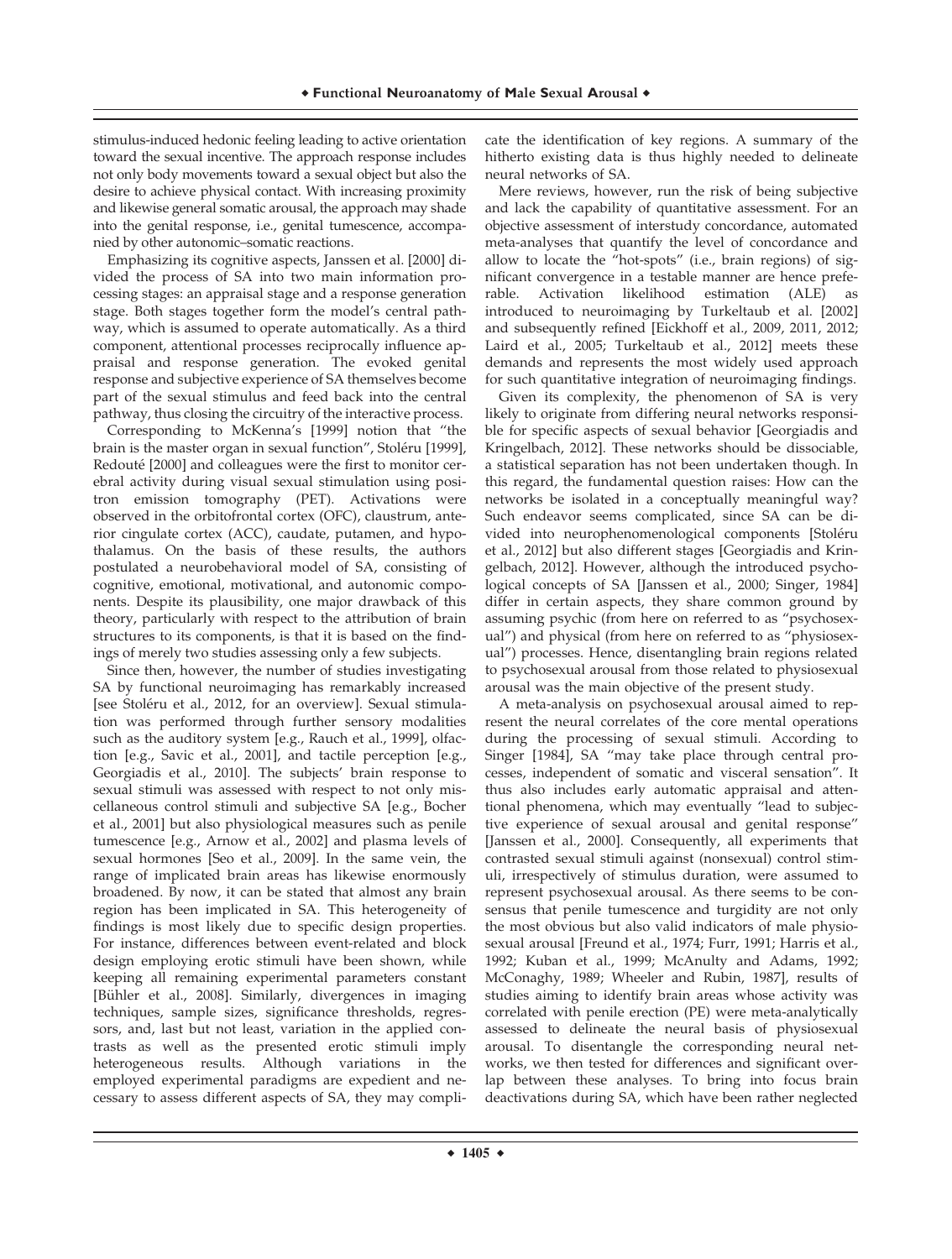in the literature, we additionally tested for significant convergence of reported deactivated brain regions during SA. The assessment of brain deactivations during SA may provide illuminating insights especially into regulatory mechanisms and antagonistic networks and hence potentially also into the potential pathologies of SA such as syndromes involving hypersexuality [Stoléru et al., 2012].

In contrast to previous reports [Kühn and Gallinat, 2011; Stoléru et al., 2012], we excluded experiments (within a particular study, i.e., paper) focusing on the neural correlates of subjective SA [cf., Stoléru et al., 2012] to increase homogeneity, since the present meta-analysis of psychosexual arousal aimed to reflect mental processes during sexual stimulation in general, independently from subjective emotional intensity. However, we did not restrict the study selection to a certain imaging technique [unlike Kühn and Gallinat, 2011] to maximize statistical power.

## **METHODS**

## **Study Selection**

A stepwise procedure to identify the relevant experimental studies was used. First, we selected studies through a standard search in the PubMed (http:// www.pubmed.gov) and ISI Web of Science (http://apps. isiknowledge.com) databases using the terms ''erotic'', "sexual", "penile tumescence", "penile turgidity", or "penile erection'' in combination with ''fMRI'', ''functional MRI'', ''functional magnetic resonance'', ''PET'', ''positron emission", "ASL", "arterial spin labeling", "MEG", "magnetoencephalography'', ''neuroimaging'', or ''imaging''. Second, further studies were found by means of the ''related articles'' function of the PubMed database and by tracing the references from review articles and the identified papers. Experiments were considered relevant when they were intended to induce SA by visual sexual stimulation (1) and/or measured PE (2) in heterosexual men, applying the following constraints:

- 1. Activation and deactivation data resulting from subtractions between sexual and control conditions were included if the subjects' primary task was to merely view the visual stimuli. Experiments focusing on other tasks such as the inhibition of SA during visual sexual stimulation [e.g., Beauregard et al., 2001] were excluded.
- 2. Activation and deactivation data related to PE were included if an external variable such as penile turgidity had been collected in the experiments. Excluded were studies that did not relate the external variable to imaging data [e.g., Tsujimura et al., 2006]. Please note that here sexual stimulation was not restricted to the visual system.

Additional inclusion and exclusion criteria were as follows:

- Only studies reporting results of whole-brain group analyses as coordinates referring to a standard reference space [Talairach/Tournoux or Montreal Neurological Institute (MNI)] were included. Reports including less than five subjects [e.g., Montorsi et al., 2003b], results of region-of-interest analyses [e.g., Stark et al., 2005], and studies not reporting stereotaxic coordinates [e.g., Montorsi et al., 2003a] were excluded.
- Only data from healthy men were included, while results from patients and contrasts comparing healthy heterosexual men with another group (e.g., women) were excluded. However, when studies of the latter comprised a group of healthy heterosexual men, their data were included if separately reported or if the authors provided us with the necessary information upon being contacted.
- Data from conditions with pharmacological manipulations were excluded.
- Since virtually all paradigms of papers on PE were found to induce SA using visual stimuli, studies employing olfactory or acoustic sexual stimulation were excluded to allow for a well-balanced comparison between psychological and physiological components of SA. Moreover, restriction to VSS assured homogeneity among studies by preventing heterogeneity associated with the few experiments employing other stimulus modalities. Such restriction is also in line with the strong visual bias in human sexual behavior [Georgiadis and Kringelbach, 2012].

Based on these criteria, 20 studies were found to be eligible for inclusion into the meta-analysis (cf., Table I). Only fMRI and PET but no MEG (which might considerably differ from fMRI and PET with regard to spatial uncertainty) studies fulfilled our search criteria. Conceptually, it is unproblematic to include both fMRI and PET techniques, because there should be no systematic shift in precision. Although cluster sizes may be larger in PET than in fMRI, activation peaks should not systematically differ [Eickhoff et al., 2009; Feng et al., 2004; Nickerson et al., 2001; Xiong et al., 1998]. Some studies also concomitantly gathered other physiological data such as respiration rate [Arnow et al., 2002], heart rate [Arnow et al., 2002; Redouté et al., 2000], blood pressure [Redouté et al., 2000], skin conductance [Klucken et al., 2009], and testosterone levels [Redouté et al., 2000], but did not relate those to the imaging data. Together, these studies reported 827 activation foci obtained from 41 individual experiments (with a ''study'' referring to a paper, an ''experiment'' referring to an individual contrast reported in this paper) as well as 132 deactivation foci obtained from 20 individual experiments. Differences in coordinate spaces (Talairach vs. MNI space) were accounted for by transforming coordinates reported in Talairach space into MNI coordinates using a linear transformation [Laird et al., 2010; Lancaster et al., 2007]. As noted above, convergence of reported activation coordinates was analyzed for the main effects of visually evoked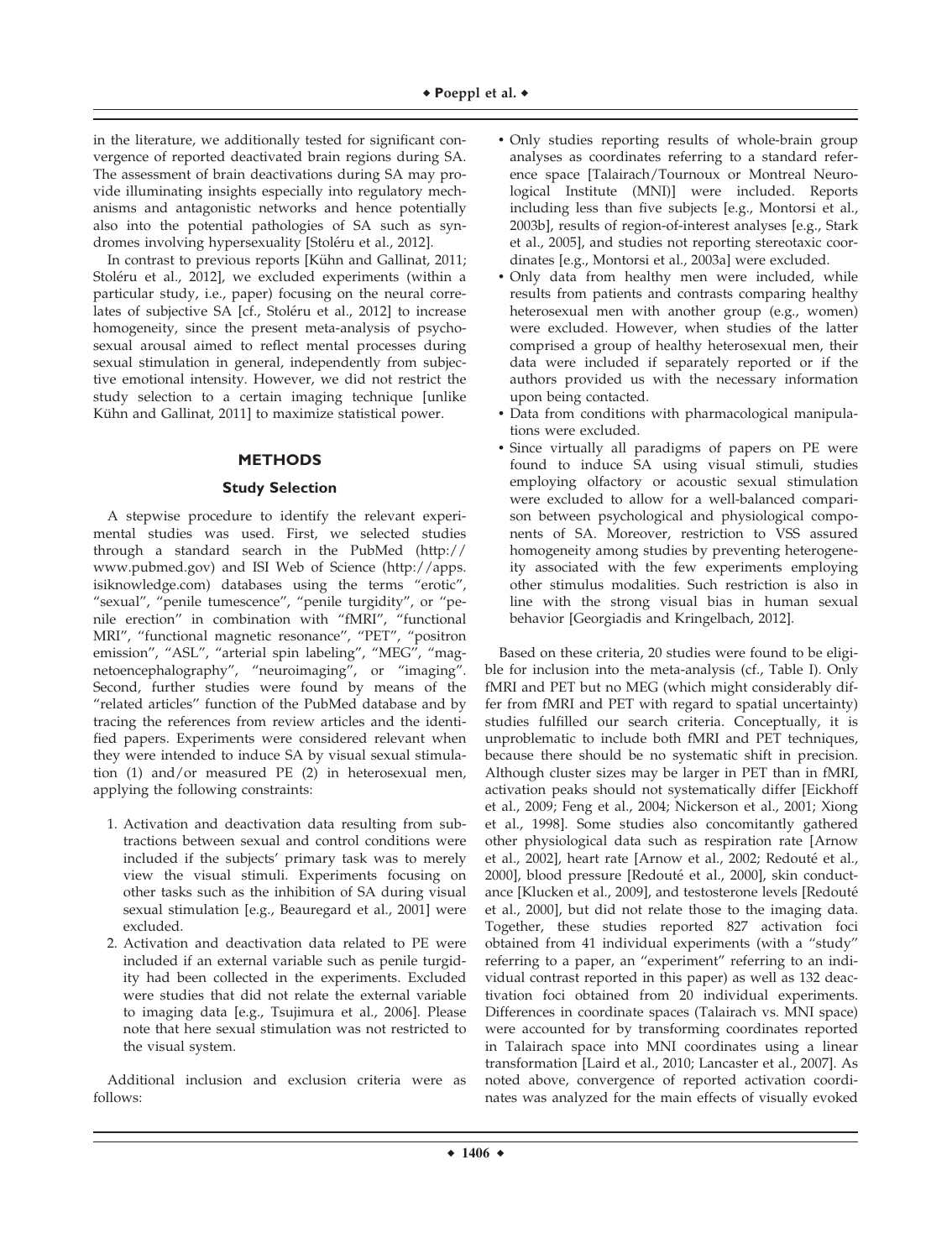|              |      | Subjects | Imaging method    |                                                                | Foci           |                |  |
|--------------|------|----------|-------------------|----------------------------------------------------------------|----------------|----------------|--|
| First author | Year |          |                   | Experiment/Regressor                                           | Activations    | Deactivations  |  |
| Arnow        | 2002 | 11       | fMRI              | Penile turgidity                                               | 21             | $\theta$       |  |
| Beauregard   | 2001 | 10       | fMRI              | $VSS$ > Neutral                                                | 6              | N/A            |  |
| Bocher       | 2001 | 10       | <b>PET</b>        | $VSS$ > Baseline                                               | 8              | 8              |  |
|              |      | 10       | <b>PET</b>        | $VSS$ > Nature                                                 | 7              | 8              |  |
|              |      | 10       | <b>PET</b>        | $VSS$ > Talkshow                                               | 6              | 6              |  |
|              |      | 10       | PET               | Sensation of erection                                          | 9              | N/A            |  |
| Brunetti     | 2008 | 18       | fMRI              | $VSS$ > Sport                                                  | 26             | N/A            |  |
| Bühler       | 2008 | 10       | fMRI              | $VSS$ > Neutral (block)                                        | $\overline{Q}$ | $\mathbf{1}$   |  |
|              |      | 10       | fMRI              | $VSS$ > Neutral (event)                                        | 14             | $\theta$       |  |
| Ferretti     | 2005 | 9        | fMRI              | $VSS$ > Sport (videos)                                         | 28             | N/A            |  |
|              |      | 9<br>9   | fMRI<br>fMRI      | $VSS$ > Sport (pictures)<br>Penile turgidity                   | 17<br>28       | N/A<br>N/A     |  |
|              |      | 9        | fMRI              | Onset of erection                                              | 10             | N/A            |  |
|              |      | 9        | fMRI              | Sustained erection                                             | 8              | N/A            |  |
| Georgiadis   | 2010 | 16       | <b>ASL</b>        | Penile circumference                                           | 16             | 10             |  |
|              |      | 16       | ASL               | Penile circumferential change                                  | 14             | $\overline{4}$ |  |
| Hu           | 2008 | 10       | fMRI              | $VSS$ > Baseline                                               | 32             | N/A            |  |
| Kagerer      | 2011 | 10       | fMRI              | $VSS$ > Neutral                                                | 38             | $\mathbf{1}$   |  |
| Karama       | 2002 | 10       | fMRI              | $VSS$ > Neutral                                                | 18             | N/A            |  |
| Karama       | 2011 | 18       | fMRI              | $VSS$ > Neutral                                                | 71             | N/A            |  |
|              |      | 18       | fMRI              | $VSS$ > Neutral/Humor/Disgust                                  | 18             | N/A            |  |
| Kim          | 2006 | 10       | fMRI              | $VSS$ > Sport                                                  | 13             | N/A            |  |
| Klucken      | 2009 | 20       | fMRI              | $VSS$ > Neutral                                                | 12             | $\overline{2}$ |  |
| Moulier      | 2006 | 10       | fMRI              | $VSS$ > Neutral                                                | 24             | 3              |  |
|              |      | 6        | fMRI              | Penile tumescence (lag = $0 s$ )                               | 31             | 21             |  |
|              |      | 6        | fMRI              | Penile tumescence (lag = $20 s$ )                              | 21             | N/A            |  |
| Mouras       | 2008 | 8        | fMRI              | $VSS$ > Neutral/Humor (block)                                  | $\,4\,$        | N/A            |  |
|              |      | 8        | fMRI              | $VSS$ > Neutral/Humor (event)                                  | 18             | N/A            |  |
|              |      | 8        | fMRI              | Penile tumescence (lag = $0 s$ )                               | 48             | 3              |  |
|              |      | 8        | fMRI              | Penile tumescence (lag = $20 s$ )                              | 41             | 13             |  |
| Paul         | 2008 | 12       | fMRI              | $VSS$ > Neutral                                                | 15             | N/A            |  |
| Redouté      | 2000 | 9        | <b>PET</b>        | $VSS$ > Neutral                                                | 20             | 16             |  |
|              |      | 9        | PET               | $VSS$ > Neutral/Humor (HA)                                     | 14             | 14             |  |
|              |      | 9<br>9   | <b>PET</b><br>PET | $VSS$ > Neutral/Humor (MA)<br>Penile circumference             | 7<br>29        | 2<br>20        |  |
|              |      | 9        | PET               | Penile circumference <sup>a</sup>                              | 3              | N/A            |  |
| Seo          | 2009 | 12       | fMRI              | $VSS$ > Nonerotic                                              | 39             | $\theta$       |  |
| Seo          | 2010 | 12       | fMRI              | $VSS$ > Nonerotic                                              | 26             | $\theta$       |  |
| Sundaram     | 2010 | 14       | fMRI              |                                                                | 19             | N/A            |  |
|              |      | 14       | fMRI              | $VSS$ > Baseline (early stage)<br>$VSS$ > Baseline (mid stage) | 19             | N/A            |  |
|              |      | 14       | fMRI              | $VSS$ > Baseline (late stage)                                  | 20             | N/A            |  |

## **TABLE I. Studies included in the meta-analysis**

ASL, arterial spin labeling; fMRI, functional magnetic resonance imaging; HA, highly arousing; MA, moderately arousing; N/A, not available; PET, positron emission tomography; VSS, visual sexual stimuli. a Corrected for effect of conditions.

SA (28 experiments, 548 foci) and PE (13 experiments, 279 foci), respectively, as well as for their differences and commonalities. In addition, the convergence of reported deactivation foci was separately assessed. Since relatively few papers presented deactivations, it was not possible to distinguish between deactivations related to visual sexual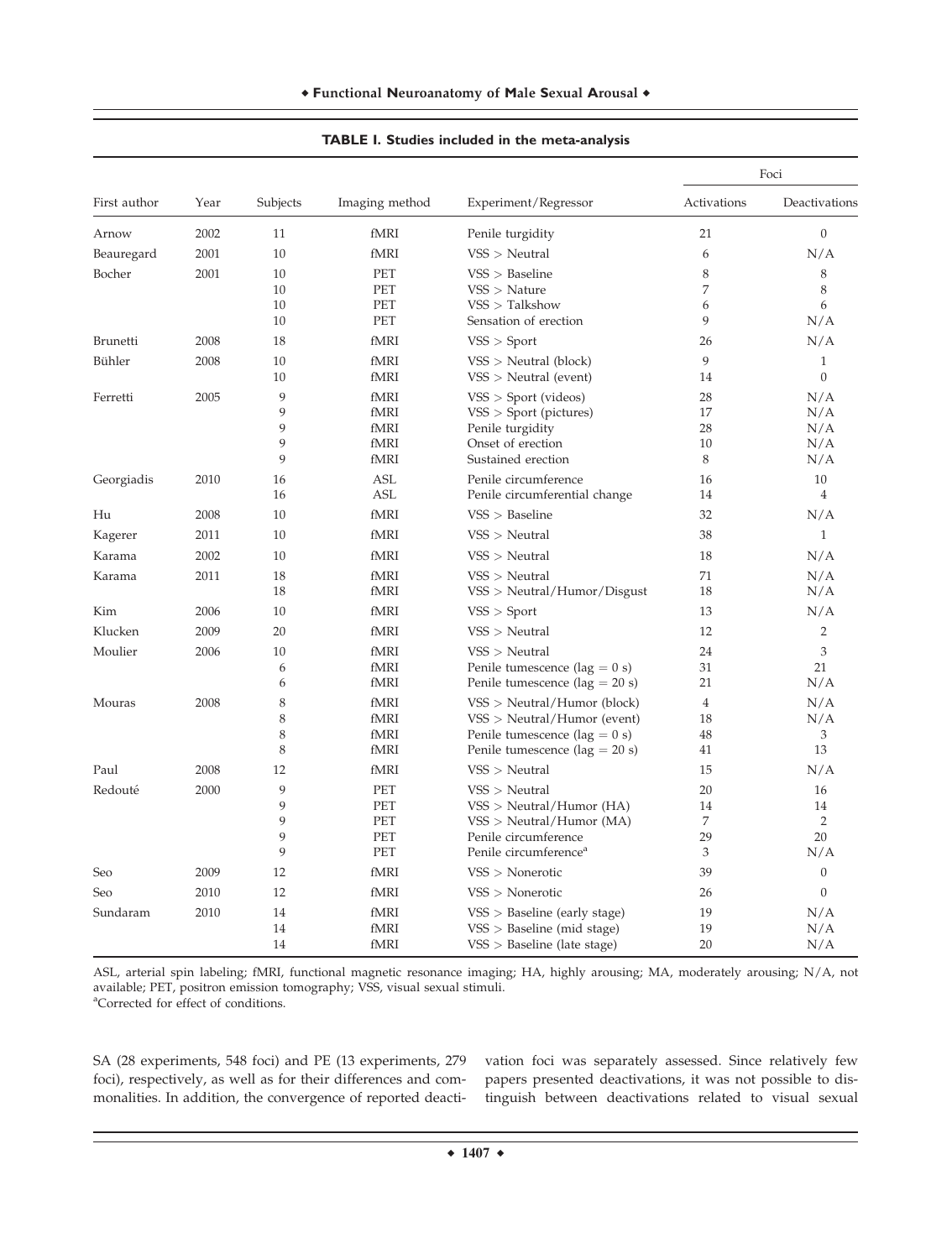stimulation and those to PE, but foci from both were pooled. Hence, areas of convergent deactivation relate to both aspects of SA.

#### **Activation Likelihood Estimation (ALE)**

All meta-analyses were carried out using the revised ALE algorithm for coordinate-based meta-analysis of neuroimaging results [Eickhoff et al., 2009; Turkeltaub et al., 2012]. This algorithm aims to identify areas with a convergence of reported coordinates across experiments that is higher than expected from a random spatial association. Reported foci are treated as centers of 3D Gaussian probability distributions capturing the spatial uncertainty associated with each focus [Eickhoff et al., 2009]. Here, the between-subject variance is weighted by the number of participants per study, since larger sample sizes should provide more reliable approximations of the "true" activation effect and should therefore be modeled by ''narrower'' Gaussian distributions.

Subsequently, probabilities of all foci reported of a given experiment were combined for each voxel, yielding a modeled activation (MA) map [Turkeltaub et al., 2012]. Voxelwise ALE scores (union across these MA maps) then quantified the convergence across experiments at each location in the brain. To distinguish ''true'' from random convergence, ALE scores were compared to an empirical null distribution reflecting a random spatial association among all MA maps. The resulting random-effects inference focuses on the above-chance convergence across studies rather than the clustering within a particular study [Eickhoff et al., 2009]. This null hypothesis was derived by computing the distribution that would be obtained when sampling a voxel at random from each of the MA maps and taking the union of these values in the same manner as for the (spatially contingent) voxels in the original analysis [Eickhoff et al., 2012]. The P value of a "true" ALE score was then given by the proportion of equal or higher values obtained under the null distribution. The resulting nonparametric P values were then assessed at a familywise error (FWE) corrected threshold of  $P < 0.05$  on cluster level [cluster-forming threshold:  $P < 0.001$  at voxel level, cf., Eickhoff et al., 2012] and transformed into Z scores for display.

#### **Differences and Conjunction Analyses**

Differences between psychosexual and physiosexual arousal were tested by first performing separate ALE meta-analyses for both (visual sexual stimulation minus visual control stimulation/correlations with measures of PE) and computing the voxelwise difference between the ensuing ALE maps. The experiments contributing to either analysis were then pooled and randomly divided into two groups of the same size as the sets of contrasted experiments [Eickhoff et al., 2011]. Voxelwise ALE scores for

these two randomly assembled groups were subtracted from each other and recorded. Repeating this process 10,000 times yielded an empirical null distribution of ALEscore differences between the two conditions. Based on this permutation procedure, the map of true differences was then thresholded at a posterior probability of  $P > 0.95$ for a true difference between the two samples. Surviving voxels were inclusively masked by the respective main effect, i.e., the significant effect of the ALE analysis for the minuend [Caspers et al., 2010; Eickhoff et al., 2011; Rottschy et al., 2012]. In addition, a cluster extent threshold of  $k \geq 10$  voxels was applied to eliminate minor, presumably incidental findings. A conjunction analysis testing for convergence between the two different meta-analyses (visual sexual stimulation minus visual control stimulation/correlations with measures of PE) employed inference by the minimum statistic, i.e., computing intersection of the thresholded Z maps [Caspers et al., 2010]. Here, the significance threshold was set to  $P < 0.05$ , FWE corrected on cluster level (cluster-forming threshold:  $P < 0.001$  at voxel level).

#### **Anatomical Labeling**

Resulting brain regions were macroanatomically labeled by reference to the probabilistic Harvard-Oxford atlas [Desikan et al., 2006] included with FSLView v3.1 (http://www.fmrib.ox.ac.uk/fsl/fslview/index.html). For a more precise allocation, we made use of cytoarchitectonic maps of the human brain provided by the SPM Anatomy Toolbox [Eickhoff et al., 2005, 2006d, 2007]. Hereby, activations and deactivations were assigned to the most probable histologically defined area at the respective location. This probabilistic and histology-based anatomical labeling is reported in each table; references to details of the cytoarchitecture are given in the respective table notes.

#### **RESULTS**

# **Psychosexual Arousal (Visual Sexual Stimulation Minus Visual Control Stimulation)**

Across 28 experiments (i.e., individual contrasts), convergent brain activations during SA induced by visually presented erotica were observed in a widespread network of cortical and subcortical brain areas (cf., Fig. 1 and, also for histological assignment, Table II). Corresponding to the visual stimulus modality and in spite of the fact that virtually all included experiments represented contrasts controlling for visual input, robust activity was found in inferior temporal and lateral occipital visual association cortices. In addition, the superior parietal lobules (SPLs) and lateral prefrontal cortex (LPFC), mainly comprising the middle and inferior frontal gyri, exhibited bilaterally increased activity. Significant convergence of activation on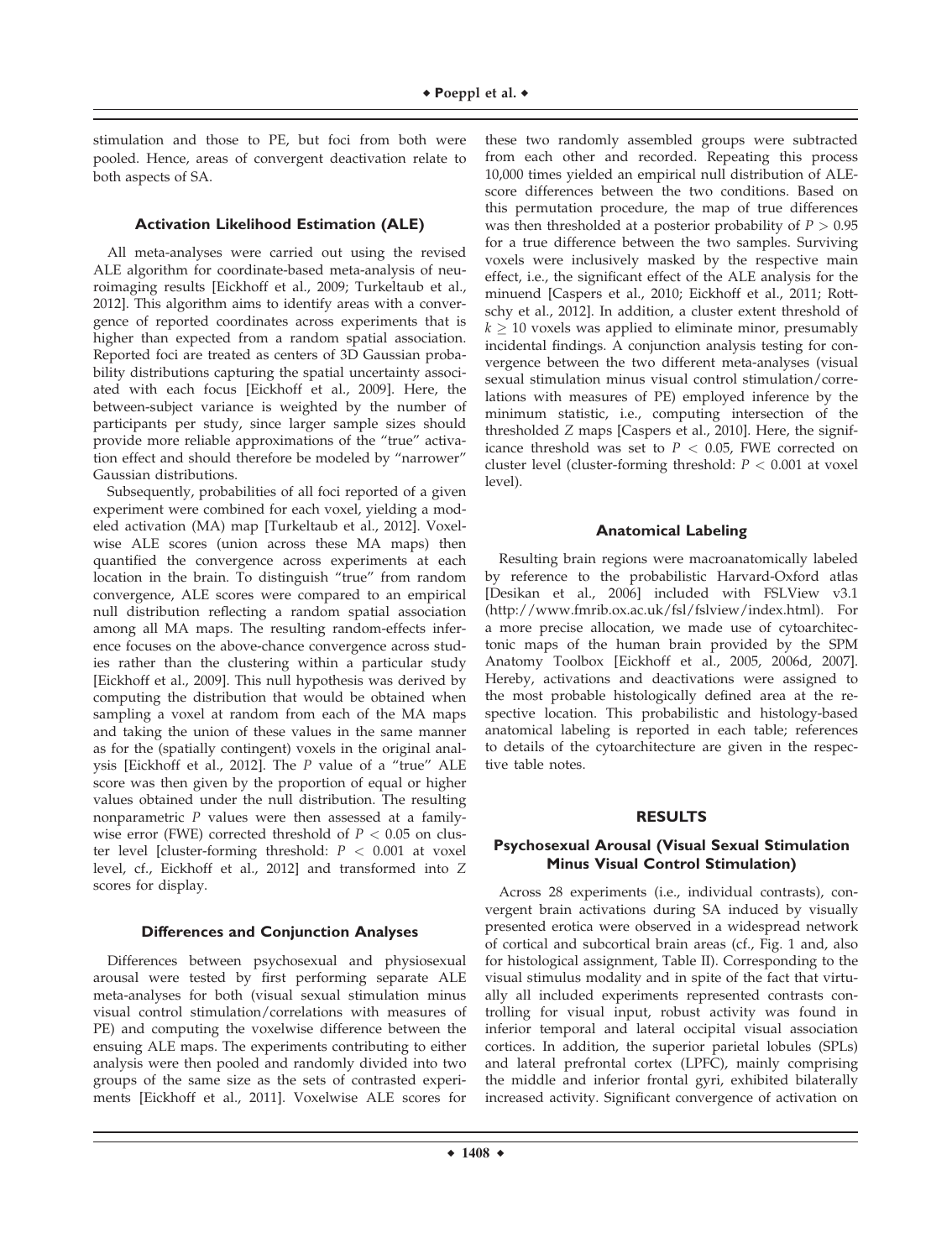

#### **Figure 1.**

Brain map of male psychosexual (i.e., mental sexual) arousal. Significant clusters where the ALE analysis revealed convergence of brain activation (*P* < 0.05, FWE corrected) during male heterosexual arousal induced by visual sexual stimuli (VSS) (cf., Table II). Brain slices are shown at coordinates (*x*, *y*, *z*) in Montreal Neurological Institute (MNI) space. Amyg, amygdala; Claustr, claustrum; Hipp, hippocampus; Hyp, hypothalamus; Ins, insula; LPFC, lateral prefrontal cortex; Put, putamen; SPL, superior parietal lobule; Thal, thalamus; TOC, temporo-occipital cortex.

## **TABLE II. Brain map of male psychosexual arousal**

|                                           | Cytoarchitectonic | Cluster size | MNI coordinates |               |       |         |  |
|-------------------------------------------|-------------------|--------------|-----------------|---------------|-------|---------|--|
| Macroanatomical location                  | location          | in voxels    | $\mathcal{X}$   | $\mathcal{Y}$ | z     | Z score |  |
| $R + L$ Thalamus (Th-Temporal/Prefrontal) |                   | 698          | 4               | $-16$         | 8     | 5.08    |  |
| $L + R$ Hypothalamus                      |                   |              | $-4$            | $-2$          | $-12$ | 4.65    |  |
| R Putamen/Claustrum                       |                   |              | 32              | 12            | $-4$  | 4.10    |  |
| R Insular cortex                          |                   |              | 38              | 18            | $-4$  | 3.79    |  |
| R Inferior lateral occipital cortex       |                   | 695          | 50              | $-64$         | $-8$  | 6.26    |  |
| R Temporal occipital fusiform cortex      |                   |              | 46              | $-54$         | $-20$ | 5.30    |  |
| L Inferior lateral occipital cortex       |                   | 584          | $-48$           | $-68$         | $-4$  | 8.23    |  |
| 1 Occipital fusiform gyrus                |                   |              | $-38$           | $-78$         | $-16$ | 4.51    |  |
| L Hippocampus                             | FD/CA             | 261          | $-18$           | $-16$         | $-14$ | 5.25    |  |
| L Amygdala                                | SF/LB             |              | $-22$           | $-4$          | $-20$ | 4.71    |  |
| L Superior parietal lobule                | 7A/hlP3/7PC       | 248          | $-30$           | $-56$         | 50    | 5.18    |  |
| L Inferior lateral occipital cortex       |                   | 170          | $-28$           | $-90$         | 6     | 4.63    |  |
| R Inferior/Middle frontal gyrus           | Area 44           | 132          | 50              | 12            | 32    | 4.39    |  |
| R Superior parietal lobule                | 7PC/7A/hlP3       | 128          | 34              | $-52$         | 56    | 4.84    |  |
| R Caudate                                 |                   | 108          | 16              | 14            | 12    | 3.91    |  |
| L Inferior temporooccipital cortex        |                   | 105          | $-44$           | $-52$         | $-18$ | 5.00    |  |
| L Precentral/Inferior frontal gyrus       | Area 44           | 104          | $-50$           | 8             | 30    | 4.69    |  |

Convergent brain activations during sexual arousal induced by visual sexual stimuli (VSS) according to activation likelihood estimation (ALE) across 28 experiments in healthy heterosexual men. FWE corrected on cluster level  $(P < 0.05)$  with a cluster-forming threshold of  $P < 0.001$  (uncorrected). Coordinates (x, y, z) represent peaks of convergence within a cluster. For detailed information on cytoarchitectonics and connectivity, see: Amunts et al. [1999] (Area 44), [2005] (CA, FD, LB, SF); Behrens et al. [2003] (Th-Prefrontal, Th-Temporal); Scheperjans et al. [2008a,b] (7A, 7PC, hlP3).

L, left; MNI, Montreal Neurological Institute; R, right.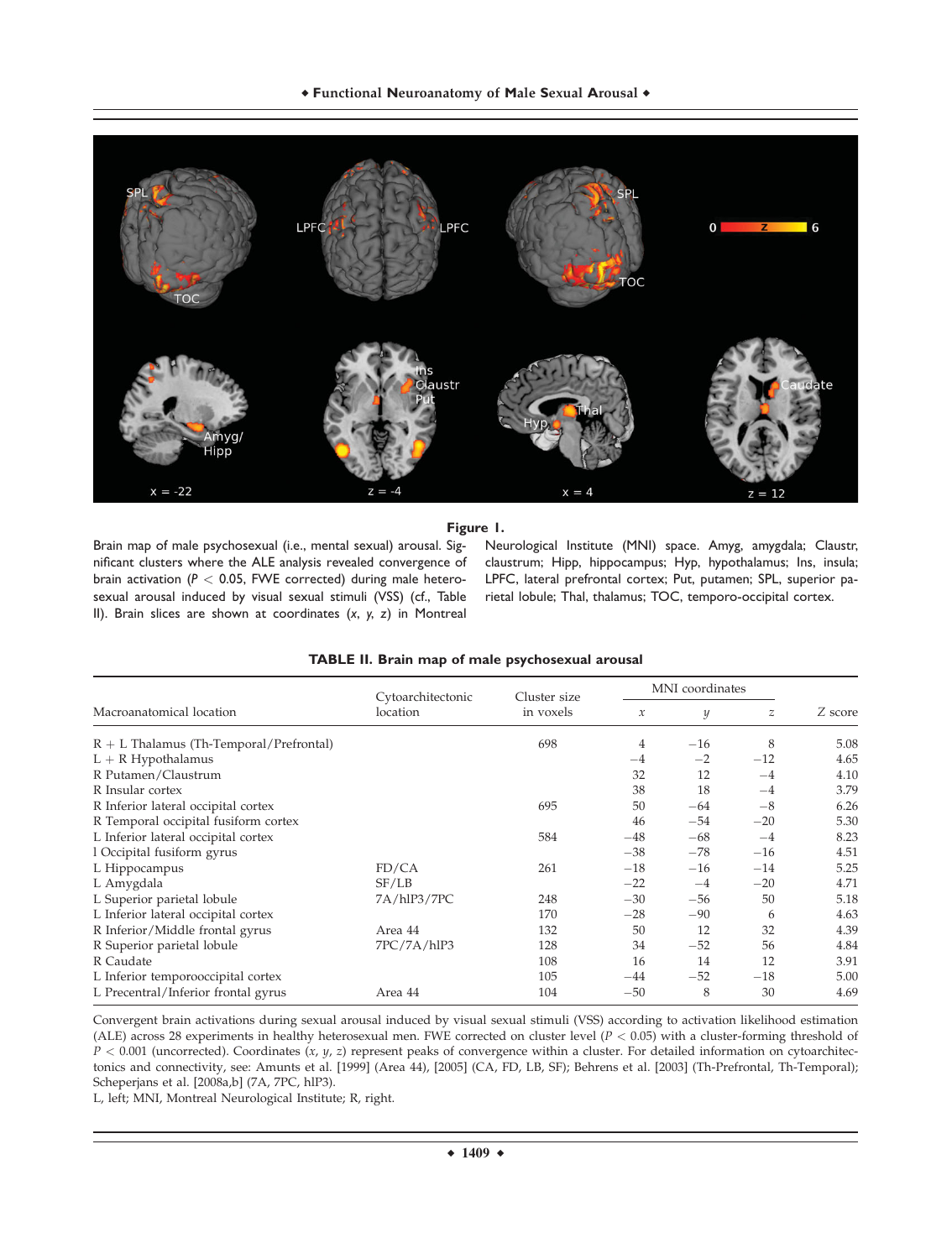|                             | Cytoarchitectonic | Cluster size<br>in voxels | MNI coordinates |       |               |         |
|-----------------------------|-------------------|---------------------------|-----------------|-------|---------------|---------|
| Macroanatomical location    | location          |                           | $\mathcal{X}$   | y     | $\mathcal{Z}$ | Z score |
| R Insular cortex            |                   | 572                       | 44              | $-2$  | 4             | 5.25    |
| R Putamen/Claustrum         |                   |                           | 32              | 4     | $-6$          | 4.46    |
| R Insular cortex            |                   |                           | 46              | 12    | $-6$          | 3.81    |
| L Insular cortex            |                   | 461                       | $-44$           | $-2$  | 6             | 5.90    |
| L Claustrum                 |                   |                           | $-32$           | 8     | $\Omega$      | 3.94    |
| L Insular cortex            |                   |                           | $-34$           | 18    | $\Omega$      | 3.42    |
| L Parietal opercular cortex | OP 1/PFop         | 259                       | $-54$           | $-22$ | 18            | 5.85    |
| aMCC                        |                   | 131                       | 2               | 16    | 36            | 5.12    |
| R Parietal opercular cortex | OP 1/PFop         | 117                       | 56              | $-20$ | 20            | 4.88    |
| sgACC                       |                   | 102                       | 4               | 26    | $-12$         | 4.38    |

| <b>TABLE III. Brain map of male physiosexual arousal</b> |  |
|----------------------------------------------------------|--|
|----------------------------------------------------------|--|

Convergent brain activity positively correlating with penile erection (PE) according to activation likelihood estimation (ALE) across 13 experiments in healthy heterosexual men. FWE corrected on cluster level ( $P < 0.05$ ) with a cluster-forming threshold of  $P < 0.001$ (uncorrected). Coordinates  $(x, y, z)$  represent peaks of convergence within a cluster. For detailed information on cytoarchitectonics, see: Caspers et al. [2006, 2008] (PFop); Eickhoff et al. [2006a,b] (OP 1).

aMCC, anterior midcingulate cortex; L, left; MNI, Montreal Neurological Institute; R, right; sgACC, subgenual anterior cingulate cortex.

the (anterior) insular cortex, in contrast, was restricted to the right hemisphere. The respective large cluster also extended into the right claustrum and putamen as well as thalamus and hypothalamus. Although some voxels  $(\sim 5\%$ of the cluster) were histologically allocated to the right amygdala, no local maximum could be observed in the latter region. The left amygdala, however, featured a distinct local maximum of convergence, even though this cluster likewise extended further into the hippocampus. Finally, there was also significant convergence of VSS-induced activity in the right caudate.

## **Physiosexual Arousal (Correlations With Measures of Penile Erection)**

Our meta-analysis identified several areas where brain activity was consistently positively correlated with PE (cf., Table III). Bilateral convergent activation was observed in the insular cortex. Significant convergence extended further into the claustrum bilaterally and into the basal ganglia (putamen) on the right hemisphere, showing distinct local maxima, respectively. There was also significant convergence in the anterior midcingulate cortex (aMCC) and



## **Figure 2.**

Brain map of male physiosexual (i.e., physiological sexual) arousal. Significant clusters where the ALE analysis revealed convergence of brain activity (*P* < 0.05, FWE corrected) positively correlating with penile erection (PE) in heterosexual men (cf., Table III). Brain slices are shown at coordinates (*x*, *y*, *z*) in Montreal Neurological Institute (MNI) space. aMCC, anterior midcingulate cortex; Claustr, claustrum; Ins, insula; Operc, operculum; sgACC, subgenual anterior cingulate cortex.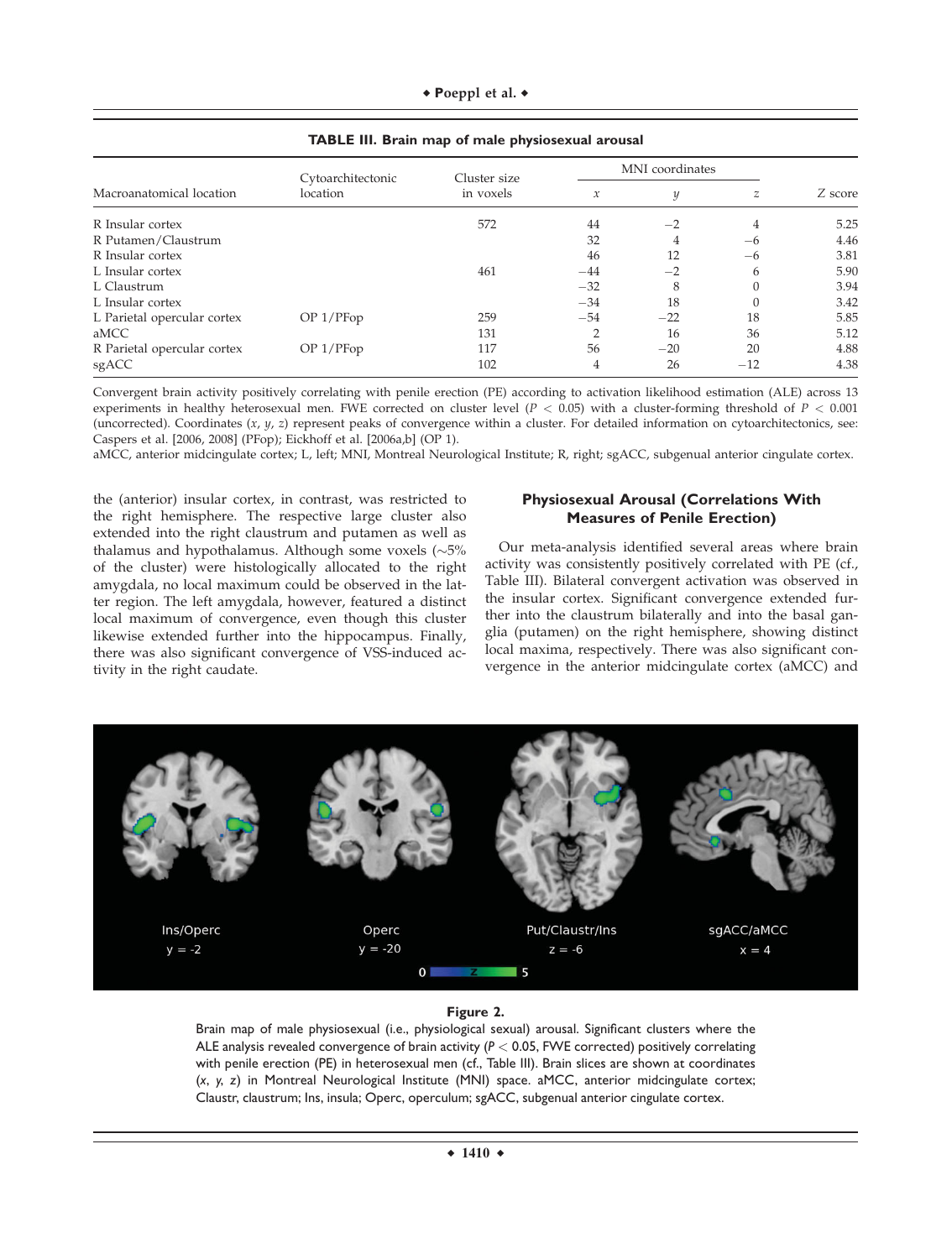

#### **Figure 3.**

Differences between psychosexual and physiosexual arousal. Comparison of brain activity between psychosexual (VSS) and physiosexual (PE) arousal as revealed by subtraction [VSS > PE (red) and PE > VSS (green)] analyses (cf., Table IV). Brain slices are shown at coordinates (*x*, *y*, *z*) in Montreal Neurological Institute (MNI) space. Significance threshold set to *P* > 0.95 posterior probability, cluster size  $k \ge 10$  voxels. PE, penile erection; VSS, visual sexual stimulation.

subgenual portion of the ACC (sgACC) (cf., Fig. 2). The labeling of the latter region has been somewhat inconsistent in the literature, and also ''ventromedial prefrontal cortex (vmPFC)'' and ''medial orbitofrontal cortex (mOFC)'' have been used. To avoid ambiguities, we stick to Palomero-Gallagher et al. [2009], who count not only area 25 but also the most ventral portions of areas 24, 32, and 33 among "sgACC". Furthermore, significant convergence of activation related to physiosexual arousal was found in the parietal operculum. Since PET as compared with fMRI might produce less artifacts in prefrontal regions such as sgACC, we rerun the analysis leaving out the PET experiments. However, the results did not change.

## **Comparison Between Psychosexual and Physiosexual Arousal**

Subtraction analyses between brain activations elicited by VSS and those related to PE revealed significantly differently strong convergence in most of the areas mentioned in sections ''Psychosexual Arousal'' and "Physiosexual Arousal" (cf., Fig. 3 and Table IV). While VSS-induced SA was significantly stronger associated with activity in the visual cortex, left amygdalohippocampal complex and midbrain, bilateral SPL, right caudate, and right LPFC, PE was significantly stronger associated with activity in the bilateral insular and opercular cortex as well as in the aMCC and sgACC. Notably, no significant differences emerged in thalamus, hypothalamus, right claustrum, or putamen. It has to be considered that experiments on both psychosexual and physiosexual arousal employed quite variable durations of sexual stimulation. A comparison of stimulation durations between the experiments pertaining to psychosexual with those to physiosexual arousal barely reached significance ( $P = 0.048$ , twotailed). The mean stimulation durations ( $M = 93 \pm 71$  s vs.  $144 \pm 82$  s), however, indicated that both experimental paradigms involve tonic rather than phasic attention. Hence, the observed differences are unlike to primarily emerge from a systematic discrepancy in stimulus duration and associated appraisal and attentional phenomena.

The conjunction analysis revealed a significant overlap between the meta-analyses on psychosexual and physiosexual arousal in the right basal ganglia. In particular, the right putamen and adjacent claustrum appeared to be consistently active in both aspects of SA, that is, VSS and PE (cf., Fig. 4 and Table IV).

#### **Deactivations During Sexual Arousal**

A main effect for convergent brain deactivation during SA was found in the temporal and parietal lobes (cf., Table V and Fig. 5): The left superior temporal gyrus (STG) and right inferior temporal sulcus (ITS) showed constantly reduced activity across experiments. Furthermore, significant convergence of deactivation was observed in a cluster located in the left middle hippocampus. Further deactivations converged in two clusters in the left angular gyrus (parietal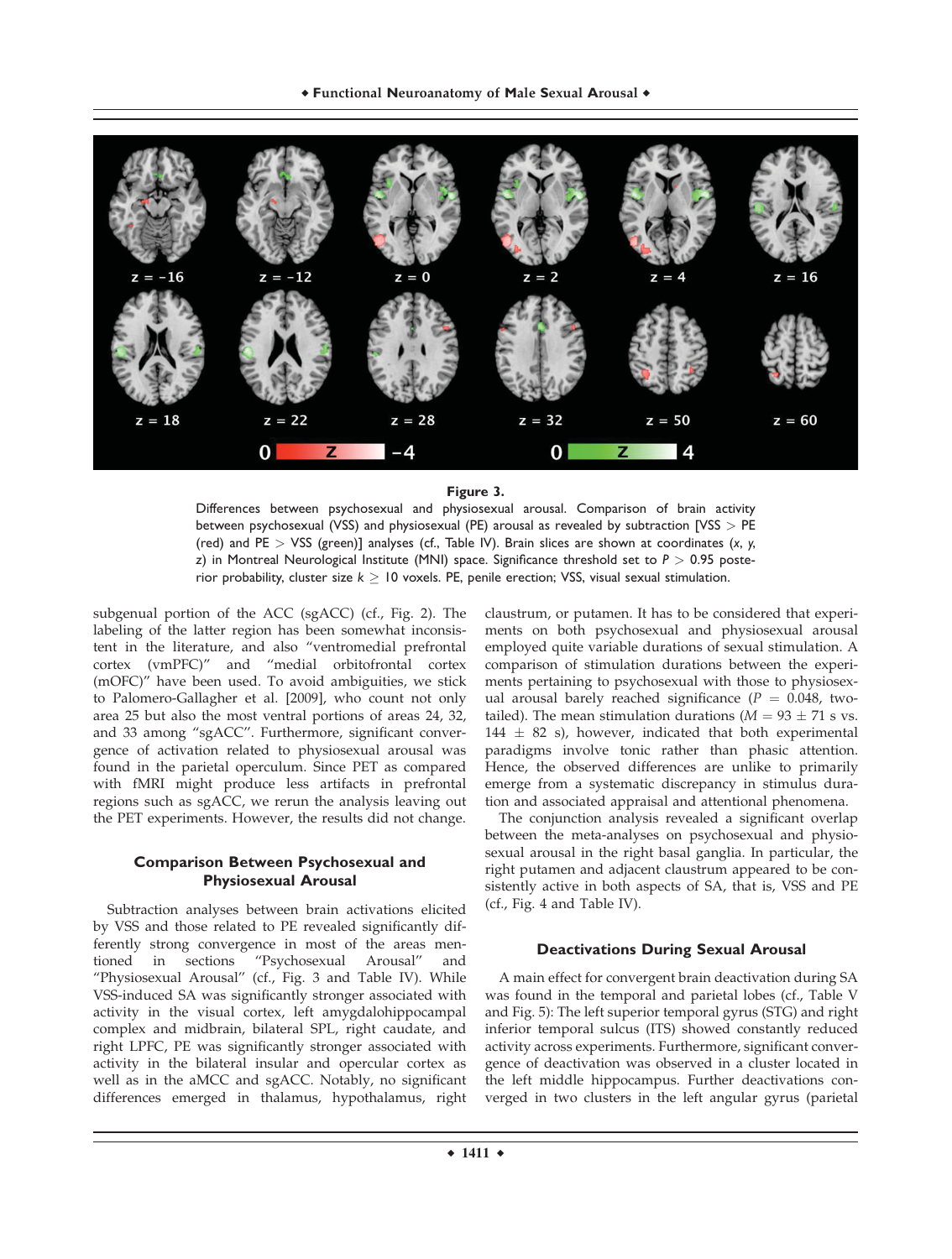|               |                                     | Cytoarchitectonic | Cluster size | MNI coordinates     |       |                  |         |
|---------------|-------------------------------------|-------------------|--------------|---------------------|-------|------------------|---------|
| Contrast      | Macroanatomical location            | location          | in Voxels    | $\boldsymbol{\chi}$ | y     | $\boldsymbol{z}$ | Z score |
| VSS > PE      | L Inferior lateral occipital cortex |                   | 304          | $-46$               | $-76$ | 2                | 3.22    |
|               | L Superior parietal lobule          | 7A/hlP3/7PC       | 140          | $-30$               | $-58$ | 60               | 2.50    |
|               | L Inferior lateral occipital cortex |                   | 65           | $-38$               | $-78$ | 4                | 2.56    |
|               | R Superior parietal lobule          | 7PC/hlP3          | 46           | 36                  | $-50$ | 50               | 2.01    |
|               | R Caudate                           |                   | 32           | 12                  | 10    | 4                | 2.18    |
|               | R Inferior frontal gyrus, opercular | Area 44           | 28           | 48                  | 14    | 28               | 2.06    |
|               | L Amygdala/Midbrain                 | <b>SF</b>         | 26           | $-14$               | $-12$ | $-16$            | 2.02    |
|               | L Hippocampus                       | <b>CA</b>         |              | $-22$               | $-14$ | $-16$            | 1.70    |
| PE > VSS      | R Insular/Opercular cortex          |                   | 348          | 58                  | -6    | $\overline{2}$   | 4.04    |
|               | L Insular/Opercular cortex          |                   | 294          | $-50$               | $-4$  | 4                | 3.78    |
|               | L Parietal opercular cortex         | OP 1/PFop         | 249          | $-56$               | $-18$ | 22               | 3.60    |
|               | aMCC                                |                   | 115          | $\theta$            | 16    | 32               | 3.00    |
|               | R Parietal opercular cortex         | OP 1/PFop         | 75           | 62                  | $-20$ | 18               | 2.62    |
|               | sgACC                               |                   | 39           | 4                   | 22    | $-12$            | 2.27    |
|               | L Insular cortex                    |                   | 27           | $-36$               | 14    | $\theta$         | 2.59    |
| $VSS \cap PE$ | R Claustrum                         |                   | 55           | 32                  | 10    | $-4$             | 3.81    |
|               | R Putamen                           |                   |              | 30                  | 6     | $-6$             | 3.59    |

**TABLE IV. Comparison between psychosexual and physiosexual arousal**

Subtraction (VSS  $>$  PE, PE  $>$  VSS) and conjunction (VSS  $\cap$  PE) analyses of activation likelihood estimation (ALE) maps between psychosexual (VSS) and physiosexual (PE) arousal. Significance threshold set to  $P > 0.95$  posterior probability, cluster size  $k \ge 10$  voxels, for the subtraction analysis. For the conjunction analysis, FWE correction on cluster level ( $P < 0.05$ ) with a cluster-forming threshold of  $P <$ 0.001 (uncorrected) was applied. Coordinates  $(x, y, z)$  represent peaks of convergence within a cluster. For detailed information on cytoarchitectonics, see: Amunts et al. [1999] (Area 44), [2005] (CA, SF); Caspers et al. [2006, 2008] (PFop); Eickhoff et al. [2006a,b] (OP 1); Scheperjans et al. [2008a,b] (7A, 7PC, hlP3).

aMCC, anterior midcingulate cortex; L, left; MNI, Montreal Neurological Institute; PE, penile erection; R, right; sgACC, subgenual anterior cingulate cortex; VSS, visual sexual stimulation.



## **Figure 4.**

Overlap of psychosexual and physiosexual arousal. Location of significant convergent brain activity (*P* < 0.05, FWE corrected) in both psychosexual (VSS) and physiosexual (PE) arousal as revealed by conjunction (VSS  $\cap$  PE) analysis (cf., Table IV). Brain slices are shown at coordinates (*x*, *y*, *z*) in Montreal Neurological Institute (MNI) space. PE, penile erection; VSS, visual sexual stimulation.

cortex) and the retrosplenial cortex (RSC) (posterior cingulate gyrus).

## **DISCUSSION**

## **A Neural Network for Sexual Stimulus-Driven Processing**

The present study sought to disentangle brain activity related to psychosexual arousal from that related to physiosexual arousal. ALE meta-analyses of functional neuroimaging studies on SA revealed two statistically dissociable neural networks relating to psychological and physiological aspects. Moreover, it could be shown that both networks share putamen and claustrum as common structures. In addition, a limited set of brain areas, located in the temporal and parietal cortices, was found to be deactivated during SA.

#### Corticolimbic pathway

The meta-analysis of psychosexual arousal demonstrates that visual sexual stimulation recruits a broad network of cortical and subcortical brain areas in heterosexual men. Convergence of activation foci in the temporo-occipital visual cortex most likely reflects attentional enhancement of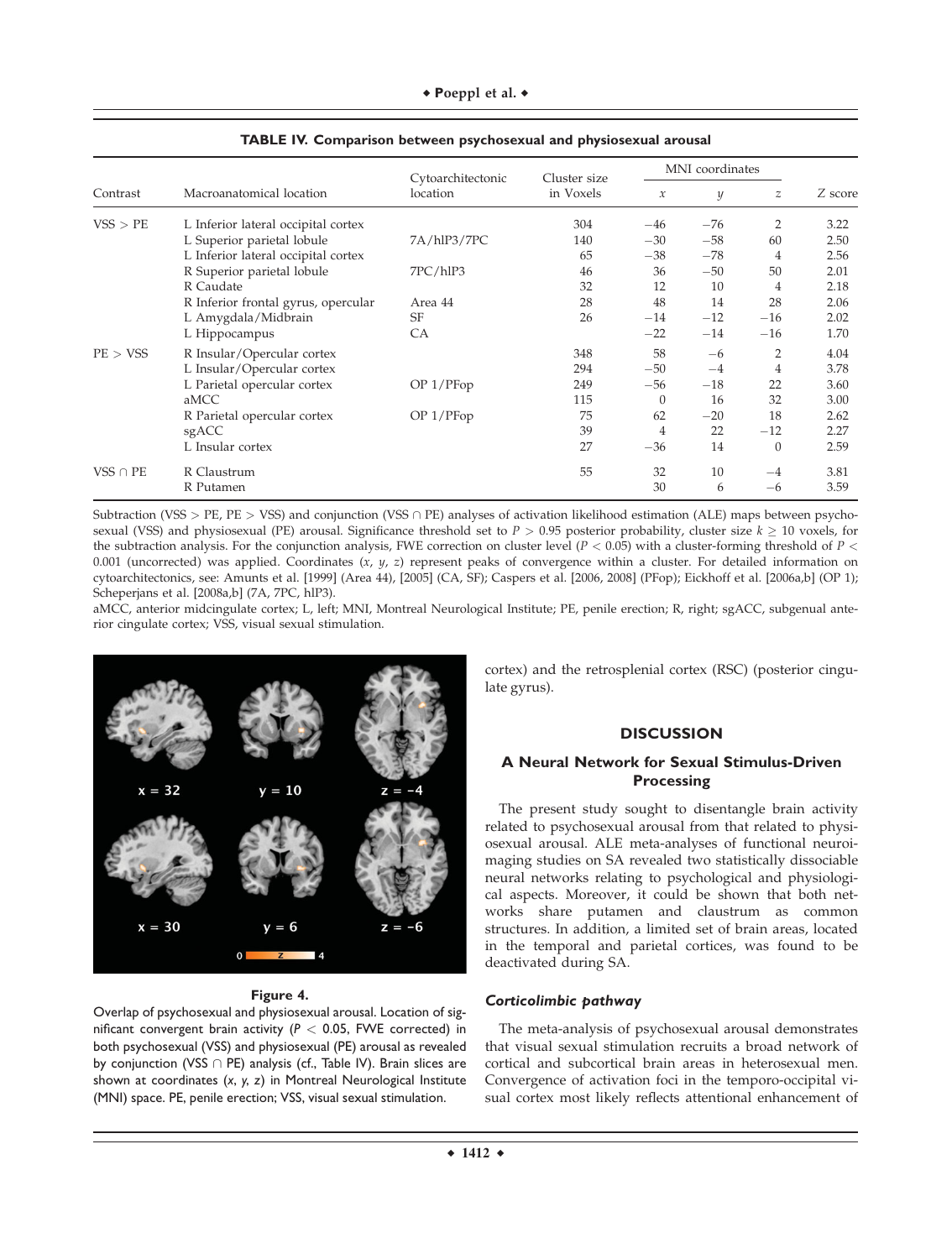|                                     | Cytoarchitectonic | Cluster size |               | MNI coordinates |       |         |
|-------------------------------------|-------------------|--------------|---------------|-----------------|-------|---------|
| Macroanatomical location            | location          | in voxels    | $\mathcal{X}$ |                 | z     | Z score |
| R Superior temporal gyrus           |                   | 207          | 52            | $-8$            | $-12$ | 5.12    |
| L Angular gyrus                     | PGp/PGa           | 203          | $-52$         | $-56$           | 24    | 4.50    |
| L Hippocampus                       | СA                | 122          | $-36$         | $-18$           | $-22$ | 4.96    |
| L Retrosplenial cortex              |                   | 117          | $-18$         | $-54$           | 14    | 5.97    |
| L Anterior inferior temporal sulcus |                   | 110          | $-58$         | $-8$            | $-32$ | 4.88    |

|  |  | TABLE V. Cerebral deactivations during male sexual arousal |  |  |  |  |
|--|--|------------------------------------------------------------|--|--|--|--|
|--|--|------------------------------------------------------------|--|--|--|--|

Convergent cerebral deactivations according to activation likelihood estimation (ALE) across 20 experiments in healthy heterosexual men during psychosexual (VSS) and physiosexual (PE) arousal. FWE corrected on cluster level ( $P < 0.05$ ) with a cluster-forming threshold of  $P < 0.001$  (uncorrected). Coordinates  $(x, y, z)$  represent peaks of convergence within a cluster. For detailed information on cytoarchitectonics, see: Amunts et al. [2005] (CA); Caspers et al. [2006, 2008] (PGa, PGp).

L, left; MNI, Montreal Neurological Institute; PE, penile erection; R, right; VSS, visual sexual stimulation.

visual processing that should be triggered by the behavioral saliency of the sexual material but not be specific to it [Kastner et al., 1999]. The same holds true for the SPLs that have been shown to modulate activity in the visual system by top-down signals, thus representing a source of attentional control [Culham and Kanwisher, 2001] over the visual cortex [Kastner et al., 1999]. It may be speculated that the attention modulation during SA mediated by the SPL is triggered by the LPFC, where the stimulus is evaluated and categorized as a sexual incentive. Such a view would be endorsed by the pivotal role of the LPFC in categorization of visual stimuli [Freedman et al., 2001]. Moreover, lateral prefrontal neurons have been shown to encode categorybased reward information [Pan et al., 2008]. In addition, the importance of the hippocampus has been suggested for retrieving stimuli from well-established categories, among which also visual erotica may be counted. This hippocampal function in making category judgments is fairly automatic [DeGutis and D'Esposito, 2007] and would be in line with the observed convergent activation in the hippocampus in response to visual stimuli from a sexual category. However, it must be acknowledged that there is also some evidence that the LPFC is implicated in the inhibition of fully developed SA [Beauregard et al., 2001], thus exercising cognitive control in this context. Control mechanisms may particularly be activated in a situation in which the subject assumes that his SA is observed by the investigator. Relating to this, also feelings of guilt and shame might be represented in the LPFC [Finger et al., 2006; Michl et al., 2012].

#### Limbic modulation

The cluster of consistent activation comprising the hippocampus, which fMRI as well as PET studies and block-



#### **Figure 5.**

Cerebral deactivations during male sexual arousal. Significant clusters where the ALE analysis revealed convergence of brain deactivation (*P* < 0.05, FWE corrected) during psychosexual (VSS) and physiosexual (PE) arousal in heterosexual men (cf., Table V). Brain slices are shown at coordinates in Montreal Neurological Institute (MNI) space. AG, angular gyrus; Hipp, hippocampus; ITS, inferior temporal sulcus; PE, penile erection; RSC, retrosplenial cortex; STG, superior temporal gyrus; VSS, visual sexual stimulation.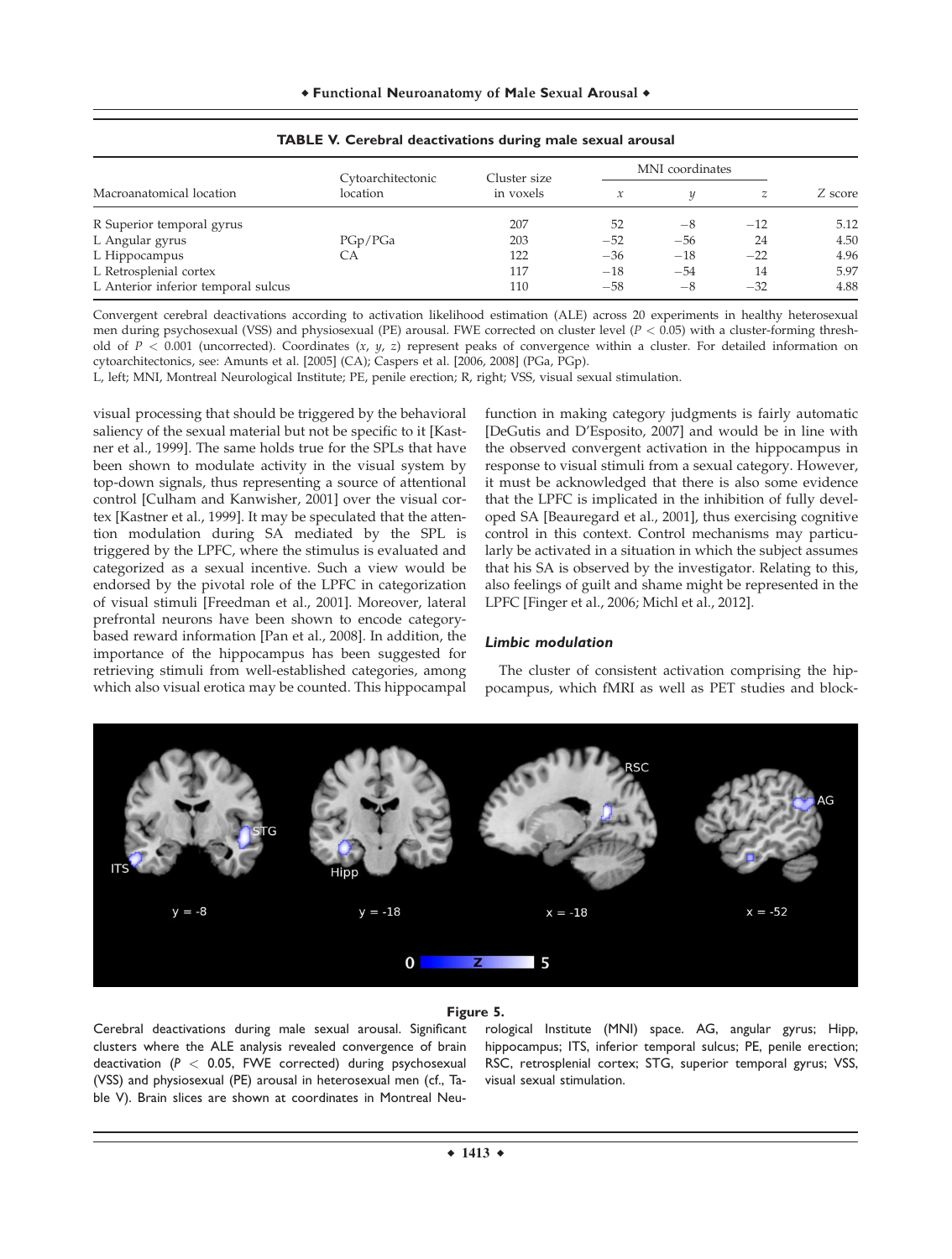as well as event-related-designed experiments contributed to [Brunetti et al., 2008; Ferretti et al., 2005; Karama et al., 2002, 2011; Klucken et al., 2009; Redouté et al., 2000; Seo et al., 2009; Sundaram et al., 2010], extended into the amygdala showing a local maximum. The amygdala, which we found to respond consistently to VSS, might act as an impellent factor of attention modulation in SA. Amygdala activity during visual sexual stimulation also fits well with the involvement of the amygdala in social and emotional relevance detection irrespective of the modality of sensory input [Ball et al., 2007; Bzdok et al., 2011]. It has thus been proposed that in affective visual processing, the amygdala primarily coordinates the function of brain networks evaluating stimulus significance [Pessoa and Adolphs, 2010]. In addition, there is strong evidence that amygdala activity is associated only with a general emotional component during SA but not modulated by the stimulus' specific sexual intensity [Walter et al., 2008b].

## Diencephalic processing

A general feeling of pleasure during SA presumably also relates to convergent activation observed in the mediodorsal thalamus: Similarly to the amygdala, activity within this part of the thalamus has been shown to correlate with subjective emotional involvement during SA, whereas a relationship with perceived sexual intensity is not evident [Walter et al., 2008b]. Furthermore, a previous meta-analysis including subjective aspects of SA revealed a large cluster of convergent activation in the mediodorsal thalamus [Stoléru et al., 2012], and a recent meta-analysis has shown that subjective pleasantness in general is associated with thalamic activation [Kühn and Gallinat, 2012].

While brain regions mentioned thus far seem to relate to rather nonspecific components of cognitive and emotional processing during SA, it stands to reason that also the particular sexual quality of stimuli should be reflected in brain activity. In this context, the hypothalamus may play a key role in representing more specific effects of sexual intensity as its activity has been shown to correlate with subjective sexual valence [Karama et al., 2002; Walter et al., 2008b]. This specificity seems reasonable, given the hypothalamus' fundamental role in sexual preferences [LeVay, 1991; Swaab, 2008] and behavior [Balthazart and Ball, 2007]. Furthermore, the hypothalamus is assumed to trigger autonomic responses to sexual stimuli [Ferretti et al., 2005].

#### Subcortical telencephalic routing

Similarly, the striatum, i.e., caudate and putamen, that were likewise revealed by our analysis, are putatively involved in specific processing of sexual intensity [Walter et al., 2008b]. Moreover, the caudate has been implicated in the regulation of sexual urge [Karama et al., 2002; Redouté et al., 2000; Stoléru et al., 1999], which is supported by the observation of a reduced caudatal response to VSS in persons with impaired sex drive [Redouté et al., 2005; Stoléru et al., 2003]. On a more general level, these subcortical telencephalic structures like the basal ganglia and claustrum also seem to represent important nodes of the functional anatomy of urges [Jackson et al., 2011] and might thus contribute to development of such urges, i.e., desires, in the context of sexually relevant sensory stimuli.

## Insular integration

It has been proposed that awareness is a defining feature of an urge [de Haan, 2011], which is certainly true for sexual desires. In this context, the insular cortex has been shown to be reliably activated in paradigms inducing an urge to act [Jackson et al., 2011]. More precisely, activity of the anterior insula cortex is assumed to be particularly associated with the awareness of such ''urges for action'' [Jackson et al., 2011]. While stimulus-driven processes of appraisal and emotion generation may run unconsciously during SA [Damasio et al., 2000; Janssen et al., 2000], it seems therefore likely that awareness of the resulting bodily and particularly affective state is engendered in the (right) anterior insula [Craig, 2010; Kurth et al., 2010]. Such awareness of the arising sexual urges may also be seen as a consequence of changes in the involuntary nervous system that are monitored in the anterior insular cortex [Craig, 2011]. Notably, the convergence of activation foci in the right (but not left) anterior insular cortex is in line with the hypotheses of an asymmetric involvement of the insula in emotional processing, as it has been argued that in particular the right-sided insula may represent ''aroused'' or "sympathetic" emotional feelings [Craig, 2005], which would match the processes of SA.

In summary, the ALE results suggest a brain network of psychosexual (i.e., mental sexual) arousal formed by several distinct neurofunctional components. Based on the meta-analytic findings, we propose the following sequence of sexual stimulus-driven processing: A potentially sexual stimulus is categorized through cognitive and memoryguided evaluation (LPFC, hippocampus), which induces attention focusing on the sexual target and top-down modulation of sensory processing (temporo-occipital cortex, SPL). These processes are presumably triggered by relevance detection and affective evaluation (amygdala, thalamus). It may be speculated that, based on autonomic responses (hypothalamus), the thereby resulting sexual urge (basal ganglia) finally ends in the awareness of SA (anterior insula).

# **A Neural Network for Sexual Autonomic Regulation**

It is striking that the ALE meta-analysis on the neural correlates of PE revealed convergence of activation in several regions that are distinct from those related to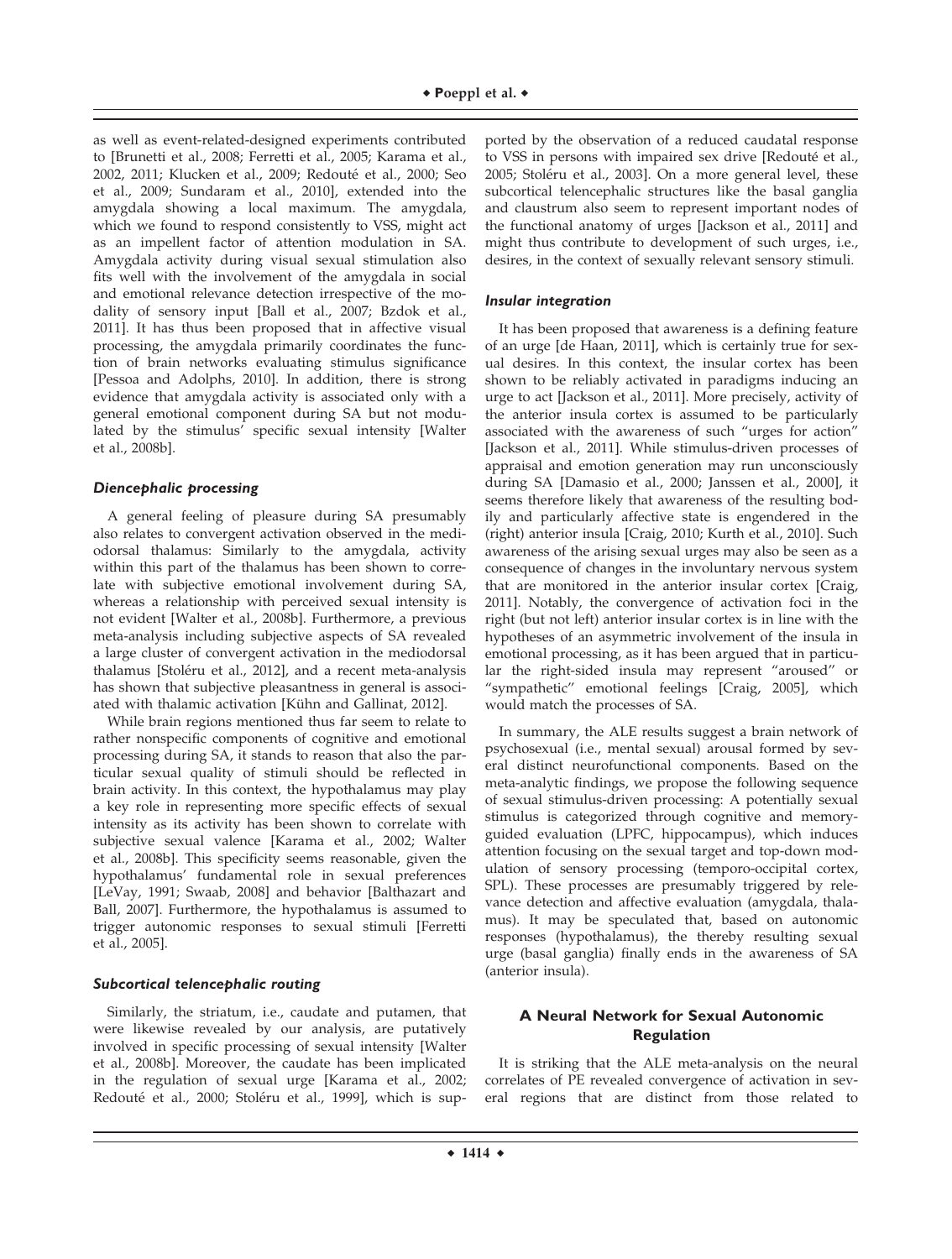processing of VSS. The objectivization of differential activity by the ALE subtraction analysis is noteworthy, since visual sexual stimulation may also lead to autonomic–somatic arousal. Such difference indicates that contrasting VSS against control stimuli primarily assesses psychological processes associated with SA (i.e., psychosexual arousal), whereas regression analyses on PE encompass the bodily changes (i.e., physiosexual arousal). Furthermore, the functional segregation of SA indicates the coexistence of specific networks. A recent and exhaustive review of brain imaging studies on the human sexual response even provides strong evidence for the existence of subnetworks within the networks of psychosexual and physiosexual arousal, pertaining to different phases of the sexual response cycle [Georgiadis and Kringelbach, 2012].

## Somatosensory processing

Bilateral activation of the parietal opercular cortex (specifically area OP 1) has been reported during tactile, nonsexual stimulation of the penis [Kell et al., 2005]. Accordingly, activation of this region might also be regarded as the somatosensory representation of (increasing) PE. On the other hand, tactile stimulation by the apparatus measuring PE cannot be ruled out. Hence, activation of the opercula could simply represent an artifact produced from the experimental setting, referring rather to external stimulation than to the erection itself. This possibility would correspond with the observation that manual stimulation of the erect penis leads to significantly stronger opercular activation than erection alone [Georgiadis et al., 2010]. However, the neural correlates of tactile penile stimulation include activity in the primary somatosensory cortex [Georgiadis et al., 2009, 2010; Kell et al., 2005]. The lack of convergent activity in the primary somatosensory cortex thus suggests that the parietal opercular cortex may be the site processing the sensory feedback of PE. Thereby, it may particularly be reflective of the vegetative aspects of erection.

#### Insular integration

The middle insular cortex, where the present ALE analysis on PE revealed strong convergence of activity, processes both somatosensory and viscerosensory information [Eickhoff et al., 2006c]. To assume that PE, representing interoceptive information of hedonic quality, is processed in the middle insular cortex, is consistent with Craig's [2010] remark that "the mid-insula seems to integrate afferent activity associated with all aspects of somatic function''. Furthermore, convergent peak activation correlating with PE was also observed in the anterior insula, which supports the proposal of a posterior-to-anterior sequence in insular neural processing [Craig, 2011]. According to the model, the anterior insular cortex would generate awareness of increasing PE in an emotional context. Such immediate relatedness of subjective feelings to

homeostatic sensory integration [Craig, 2011] fits the James–Lange theory saying that feelings emerge from bodily states [James, 1884] and likewise Damasio's [1994] ''somatic marker'' hypothesis. In addition, it is noteworthy that ALE revealed a lateralization of anterior insular activity to the left hemisphere ( $PE > VSS$ , Table IV). Keeping in mind the parasympathetic regulation of PE (in particular, the filling of the cavernous bodies), this asymmetry resonates well with the concept that ''parasympathetic'' feelings are associated with left-sided activation [Craig, 2005]. In contrast, right-sided insular activity is observed during ejaculation, which is controlled by the sympathetic nervous system [Holstege et al., 2003]. Such interpretation regarding emerging feelings during SA is limited by the nonconsideration of correlations with subjective SA in the present meta-analyses. However, previous literature on the topic suggests that perceived erotic pleasure is positively correlated with activity in the insular cortex [Georgiadis et al., 2010; Sescousse et al., 2010].

#### Cingulate regulation

Also in line with the parasympathetic regulation of PE is the convergence of activation foci in the sgACC. Critchley [2004] suggested that sgACC activity is a correlate of parasympathetic rather than sympathetic drive. He moreover argued that it may also reflect arousal associated with reward-based emotional/motivational processing that goes without the need of attention. This view is based on evidence of neuroanatomical and neurofunctional connections between the sgACC and areas implicated in autonomic and emotion regulation, such as hypothalamus and laterobasal amygdala [Barbas et al., 2003; Freedman et al., 2000; Teves et al., 2004], as well as sgACC deactivation during attention focusing [Raichle et al., 2001]. The prominent role of the sgACC in emotion regulation [Diekhof et al., 2011] is supported by its dysfunction in mood disorders [Drevets et al., 1997]. Moreover, sgACC response to emotional stimuli is likely modulated by serotonin transporter genotype [O'Nions et al., 2011]. The evidence of serotonergic regulation may also explain why serotonin uptake inhibitors (SSRI) induce sgACC hypoactivity during sexual stimulation that is accompanied by subjective sexual dysfunction [Abler et al., 2011].

It is noteworthy that the sgACC has been proposed to be functionally dissociable from dorsal parts of the ACC and the aMCC in the context of limbic modulation of behavior [Critchley, 2004]. This functional segregation corresponds to differences in anatomical connectivity: The sgACC holds strong connections to key players in emotion processing, such as hypothalamus and amygdala, and is therefore regarded as crucial for interaction with the limbic system. In contrast, dACC and MCC seem rather connected to premotor areas and LPFC [Beckmann et al., 2009; Etkin et al., 2011], suggesting their important role in the regulation and elicitation of behavioral responses [Etkin et al., 2011]. In particular, the aMCC is involved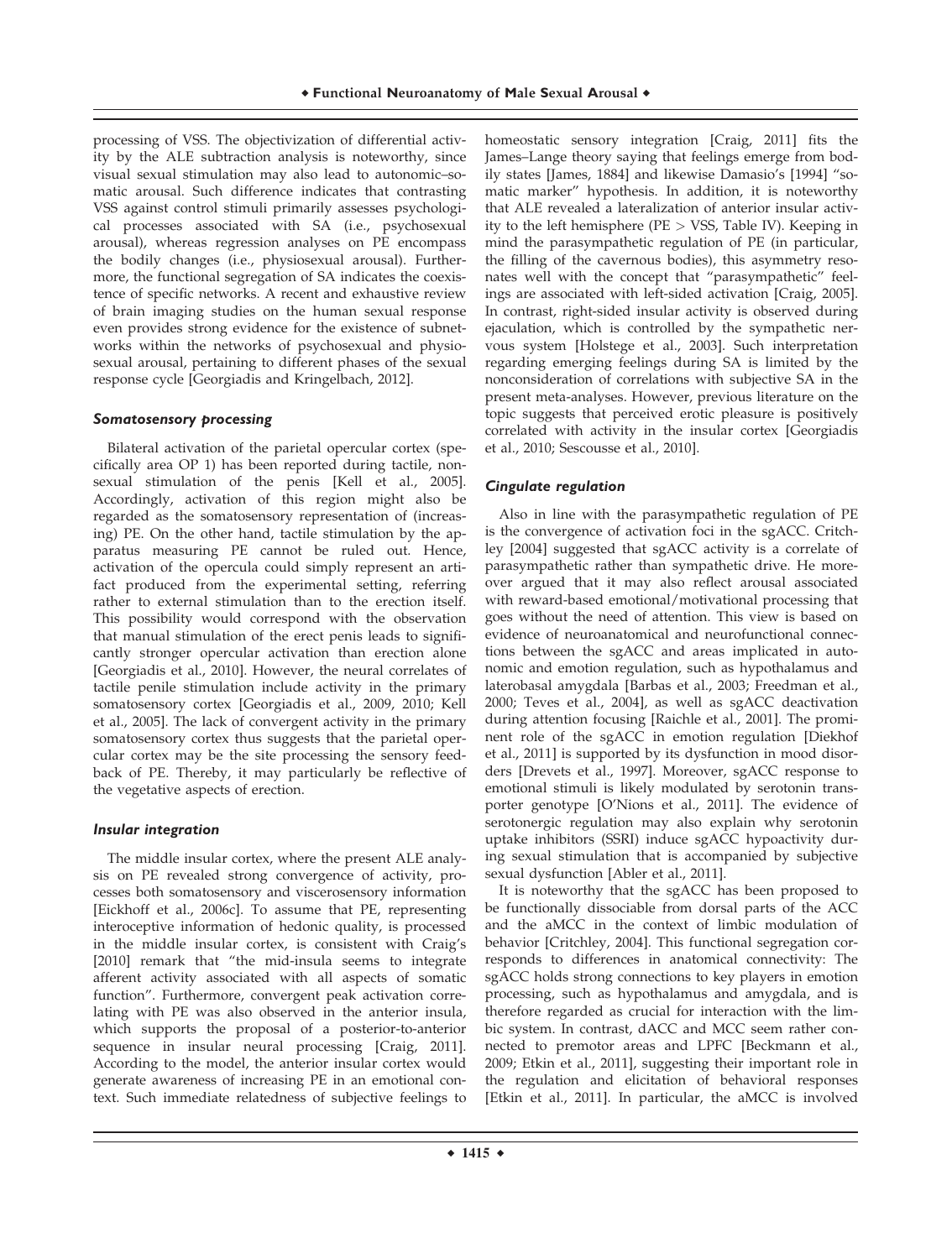conjointly with premotor areas and the LPFC in intentional initiation of behavior [Hoffstaedter et al., 2013]. Correspondingly, aMCC activity increasing with rising penile tumescence resonates well with the notion that PE is mandatory for the initiation of copulatory behavior and hence the realization of sexual desires. Concordant with this assumption, MCC as well as putamen, claustrum, and insula belong to the so-called ''urge-for-action network'' [Jackson et al., 2011] and notably, the latter regions were also consistently active during both PE and visual sexual stimulation. Furthermore, the region corresponding to the aMCC cluster of our ALE analysis on PE has been shown to be embedded in a network including the LPFC, anterior insula, thalamus, caudate, putamen, and amygdala [Yu et al., 2011]. It is striking that all these brain areas showed convergent activity in response to VSS, and further that the putamen showed convergence of activation during both visual sexual stimulation and PE. This indicates a contingent interconnection of the networks for sexual stimulus-driven processing and sexual autonomic regulation.

Taken together, our quantitative meta-analysis on PE suggests a neural network of physiosexual (i.e., bodily sexual) arousal, primarily consisting of regulatory components. Autonomic and concomitant emotion regulation is mirrored by activity in the sgACC, while the aMCC controls the initiation of (copulatory) behavior, i.e., action toward sexual urges. These in turn may be represented primarily in the putamen and claustrum as well as in the anterior insular cortex, where awareness of both the rising sexual desire and the bodily reaction is engendered. To this end, the insular cortex should also integrate, in a posterior-to-anterior sequence, somatosensory information from the opercular cortex, which monitors the bodily, physiosexual changes during SA.

# **Interplay of Psychosexual and Physiosexual Arousal**

Bodily sexual reactions are usually observed in causal and temporal sequence to a sexual stimulus [Janssen et al., 2000; Singer, 1984]. It is thus undoubted that central circuits of sexual stimulus processing (i.e., mediating psychosexual arousal) and of autonomic response generation (i.e., inducing physiosexual arousal) are necessarily linked. Janssen and colleagues [2000] proposed a bidirectional relationship between sexual stimulus processing and sexual response. More specifically, they state that ''both the activation of genital responses and the awareness of becoming sexually aroused become part of the stimulus event and feed back into the central pathway'' of SA. Following this view, there has to exist a two-way communication between the described networks of psychosexual and physiosexual arousal (cf., sections ''A Neural Network for Sexual Stimulus-Driven Processing'' and ''A Neural Network for Sexual Autonomic Regulation''). The neurofunctional representation, putatively fulfilling such an

interconnection task, seems to be rooted in the right claustrum and putamen, as indicated by the conjunction analysis between both meta-analyses.

The putamen as a part of the basal ganglia has predominantly been implicated in various aspects of motor control. To cope with such tasks, it receives topographic projections from (pre)motor and somatosensory areas as well as parietal association areas [Alexander and Crutcher, 1990]. The putamen is also an essential part of the corticostriatal motor loop, which communicates with visual, executive, and motivational loops linking basal ganglia with cerebral cortex (including prefrontal, limbic, and temporo-occipital areas) via feedback processing [Seger, 2008]. Accordingly, the putamen and more general corticostriatal loops may serve as a gateway in SA by connecting and integrating the neural networks for stimulus-driven processing, autonomic regulation, and behavioral responses. In addition, apart from PE as an objective measure of SA, activity in the putamen has also been shown to positively correlate with subjective SA [Redouté et al., 2000]. Furthermore, direct electrical stimulation of the putamen evokes erection in nonhuman primates [Robinson and Mishkin, 1968]. Also orgasm, representing the peak of SA, is associated with activation of the putamen [Holstege et al., 2003]. Bringing these observations together, it might be argued that increasing subjective SA leading to PE and eventually ejaculation may be mediated by the putamen as a key relay of corticostriatal loops.

The second maximum within the single cluster of convergent activation in the conjunction analysis emerged in the right claustrum: a thin, irregular, sheet-like neuronal structure whose function is enigmatic [Crick and Koch, 2005]. Activation of the claustrum in VSS as well as PE has been a matter of conjecture with conflicting findings. These inconsistencies may to some extent be attributable to technical limitations due to relatively low resolution in common functional imaging, making it difficult to anatomically differentiate the claustrum from adjacent structures such as putamen or insula. However, high-resolution neuroimaging of SA at 7 T indicates that activation of the claustrum represents a distinct feature of the functional neuroanatomy of SA [Walter et al., 2008a]. Diffusion tensor imaging (DTI)-based tractography shows the claustrum connecting with various cortical areas as well as subcortical structures of the limbic system and suggests a distant transcortical interconnection through the claustrum [Fernández-Miranda et al., 2008]. Concordant with this broad range of communication pathways, the claustrum has been associated with crossmodal processing [Calvert, 2001]. Moreover, Crick and Koch [2005] conclude in their exhaustive review ''that the claustrum may contain specialized mechanisms that permit information to travel widely within its anterior-posterior and ventral-dorsal extent to synchronize different perceptual, cognitive and motor modalities''. Thus, the authors regard the claustrum as a ''conductor coordinating a group of players in the orchestra'' (i.e., various brain areas) and adumbrate its significant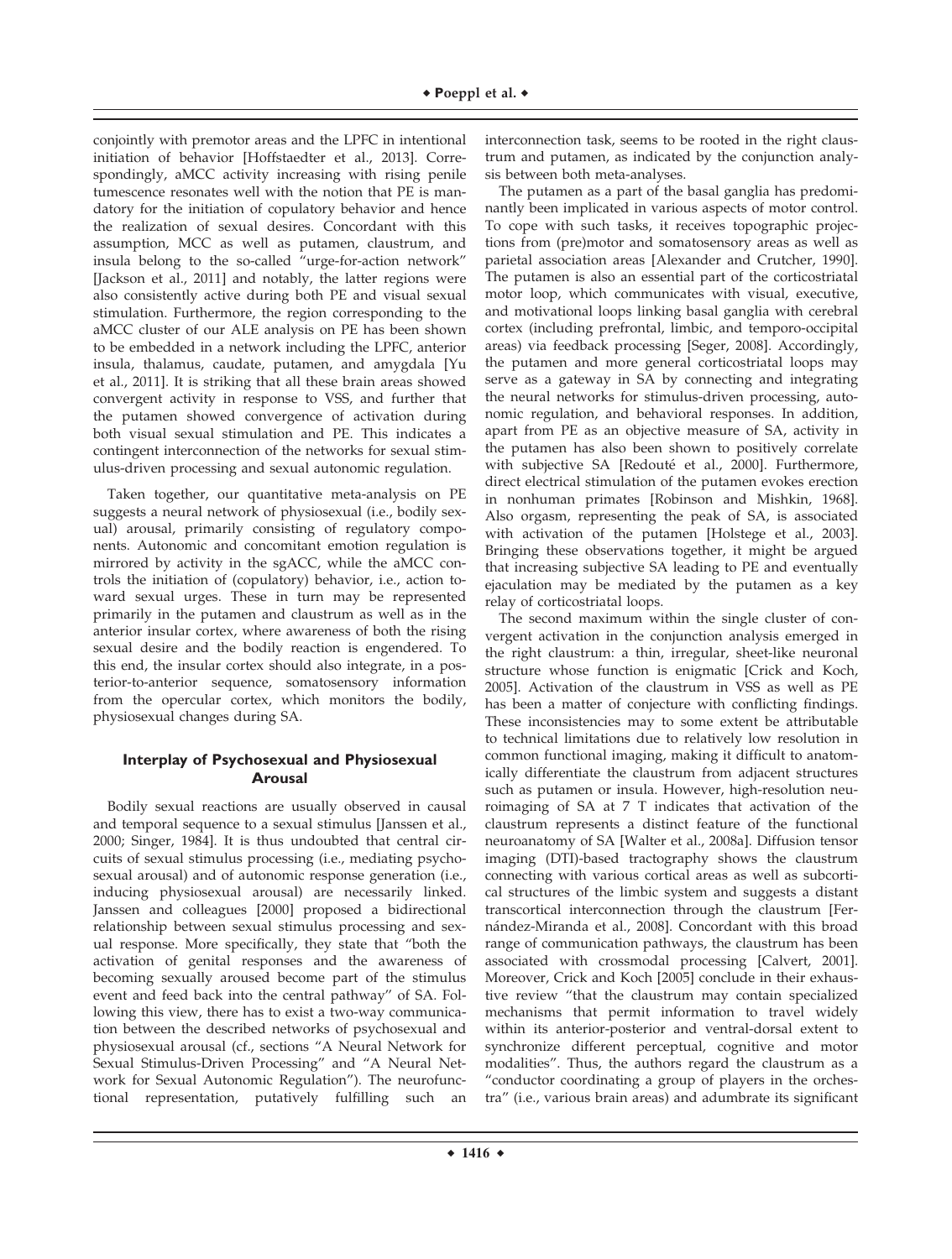contribution to consciousness [Crick and Koch, 2005; Stevens, 2005]. Considering the complex psychological and physiological processes that are necessary for the full development of SA, the involvement of a coordinator like the claustrum seems mandatory. We therefore propose that the claustrum not only interconnects the neural networks of psychosexual and physiosexual arousal but also acts as a crossmodal coordinator within both of these networks.

Finally, we would like to comment on the role of the hypothalamus, that was reported to respond to VSS and contribute to PE in a previous review [Kühn and Gallinat, 2011]. In contrast to this finding, our more comprehensive quantitative meta-analysis on PE failed to demonstrate convergence of activation foci in the hypothalamus. Given the importance of the hypothalamus for autonomic regulation, this observation nevertheless needs to be discussed. The hypothalamus shows activity predominantly during the initial phase of SA [Sundaram et al., 2010; Walter et al., 2008b]. It is furthermore activated mainly during the onset of PE, while its role during maintenance of erection seems less relevant [Ferretti et al., 2005]. Such an ''initiating role'' of hypothalamic activity and its modulation by sexual stimulus intensity may thus indicate that the hypothalamus is activated by a (new) sexually relevant stimulus and primarily responsible for triggering the autonomic response to it. Its activity may hence decrease once the autonomic processes have been initiated. The lack of convergent hypothalamic activation may hence well be explained by the fact that most of the experiments in our meta-analysis on PE employed long blocks during which PE was measured. Another straightforward explanation for the nonconvergence in the hypothalamus might be the more stringent correction for multiple comparisons (FWE) that has been employed in the present meta-analysis compared with previous analyses [Kühn and Gallinat, 2011; Stoléru et al., 2012] and which most likely also accounts for the observed lack of convergent activation in the ACC during psychosexual (i.e., mental sexual) arousal and in a similar vein in the thalamus during PE, as opposed to those previous findings.

Summing up, the conjunction analysis identified two regions that connect the neural networks of psychosexual and physiosexual arousal with potentially dissociable functions. While the putamen might orchestrate the integration of sensorimotor information in the context of rising sexual lust, the claustrum may be primarily responsible for crossmodal processing between and within the networks of SA.

## **Implications of Deactivated Brain Regions in Sexual Arousal**

Only a rather limited set of brain areas was found to be consistently deactivated during SA. In this regard, the striking disproportion between studies on SA only reporting activations and those reporting both activations and deactivations must be raised. Whether this is conditional

upon a lack of deactivations or simply omitting these results, however, remains unclear.

The consistently deactivated RSC, together with the medial prefrontal cortex, superior temporal cortex, and posterior parahippocampal cortex, has been discussed to form a circuit that may be involved in introspective self-monitoring [Price, 2005]. Moreover, together with the hippocampus, the RSC is essential for recollection of personal experiences, and also contributes to other cognitive functions such as imagination and planning for the future [Vann et al., 2009]. In addition, the RSC is involved in metacognitive evaluation of both oneself and others [Schmitz et al., 2004]. In line with these findings, neurophilosophy considers the RSC a part of cortical midline structures that are mandatory for the constitution of the self [Northoff and Bermpohl, 2004]. Deactivation of RSC and middle hippocampus might therefore imply a downregulation of introspective and self-reflexive processes in the context of SA.

Convergence of deactivations observed in the left angular gyrus overlaps with activity of a network of unconstrained cognition and sociocognitive tasks that do not include primarily self-referential processing [Schilbach et al., 2012]. Interestingly, this region has also been considered a key region of the neural correlates of moral cognition, contributing to morality, theory of mind, and empathy [Bzdok et al., 2012]. Hence, in more general terms, the angular gyrus seems to be also involved in social cognition and reasoning about people, presupposing an interaction between self- and other-reflection. In combination with the RSC deactivation, its decreased activity therefore indicates attenuation of both egocentric and allocentric processes during SA and the sexual act.

In the temporal cortex, deactivations were observed in the right STG and left ITS. Temporal lesions seem to be associated with various disturbances in sexual appetite [Braun et al., 2003; Stein et al., 2000] and are in general are assumed to be accompanied by hypersexuality [Stein et al., 2000]. Reminiscent of patients suffering from Klüver–Bucy syndrome [Klüver and Bucy, 1937], individuals with disturbances of the temporal lobes may not only exhibit an increased sex drive but also seek sexual stimulation from nonsexual or inappropriate objects. Accordingly, pedophilic behavior has been related to temporal lesions [Mendez and Shapira, 2011; Mendez et al., 2000], and abnormal temporal activity during SA has been shown in pedophilic patients [Poeppl et al., 2011]. This might provide evidence for the importance of the temporal cortex in the intrinsic inhibition of SA and the necessity of the release of temporocortical inhibition for developing SA. The latter hypothesis is supported by the observation of an inverse relationship between activity in the temporal cortex and subjective sexual pleasure [Georgiadis et al., 2006] as well as of widespread temporal deactivations in orgasm [Georgiadis et al., 2006, 2009].

In summary, the consistent deactivations during SA may implicate impaired metacognitive introspective and self-reflexive processing (angular gyrus, hippocampus,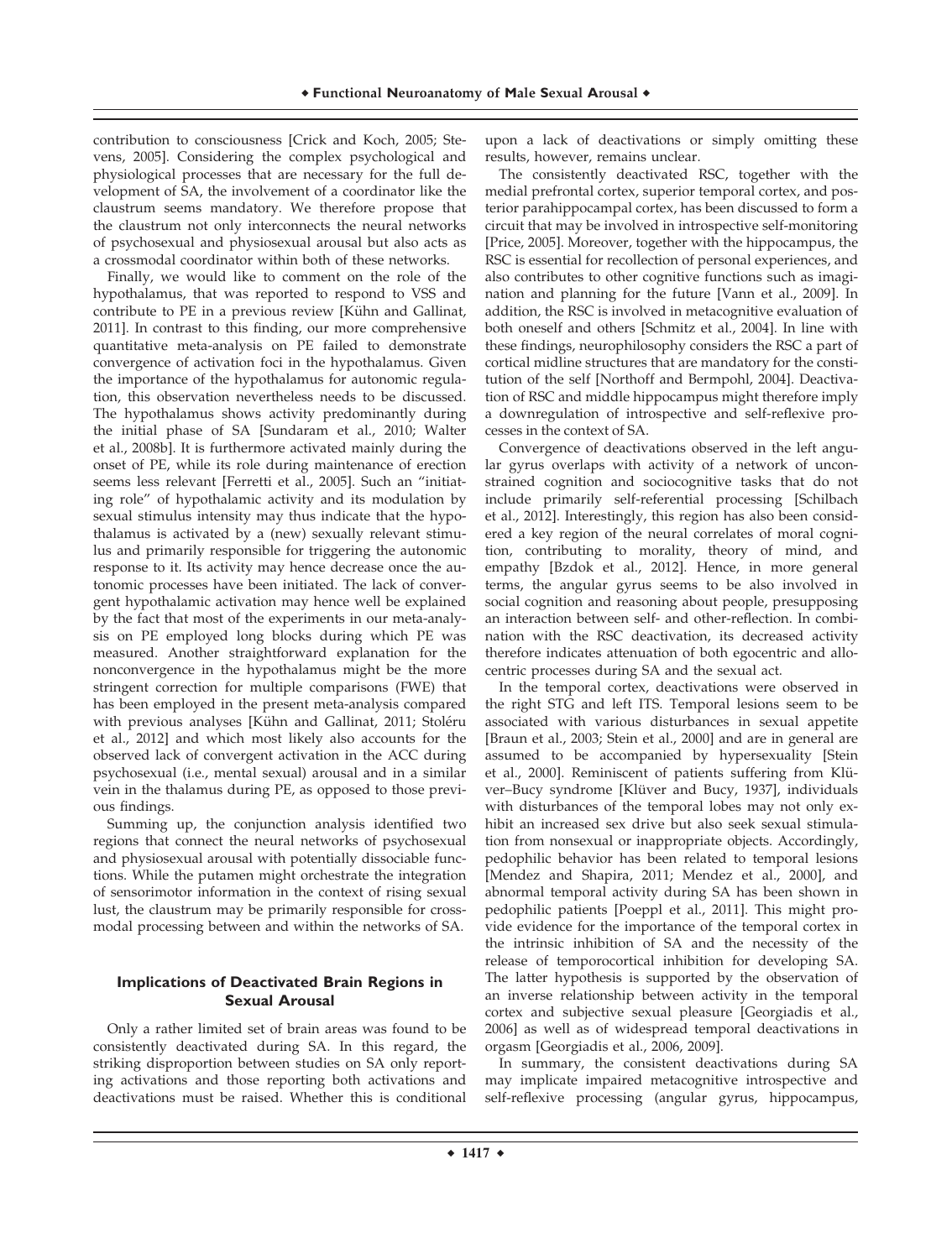RSC) as well as a release of intrinsic inhibition of SA (ITS, STG).

#### **Conclusions**

The present ALE meta-analysis corroborates the existence of specific networks related to different components of SA. Sexual stimulus-driven processing recruits brain areas known to be crucial for cognitive evaluation, topdown modulation of attention and sensory processing, relevance detection and affective evaluation, inducement of a conscious sexual urge, and triggering of autonomic processes. The bodily reactions associated with SA are mediated by brain regions responsible for autonomic and emotion regulation and somatosensory processing. Both networks seem to be interconnected by the putamen and claustrum, presumably coordinating sensorimotor information and providing crossmodal processing between and within the networks. Deactivations may imply attenuation in introspective processes and social cognition, but be necessary to release intrinsic inhibition of SA.

## **ACKNOWLEDGMENTS**

The authors thank Sabine Kagerer and Tim Klucken (Bender Institute of Neuroimaging, University of Giessen, Germany) for providing additional information on their publications and Ines Poeppl for assistance in data keying.

#### **REFERENCES**

- Abler B, Seeringer A, Hartmann A, Grön G, Metzger C, Walter M, Stingl J (2011): Neural correlates of antidepressant-related sexual dysfunction: A placebo-controlled FMRI study on healthy males under subchronic paroxetine and bupropion. Neuropsychopharmacology 36:1837–1847.
- Alexander GE, Crutcher MD (1990): Functional architecture of basal ganglia circuits: Neural substrates of parallel processing. Trends Neurosci 13:266–271.
- Amunts K, Schleicher A, Bürgel U, Mohlberg H, Uylings HB, Zilles K (1999): Broca's region revisited: Cytoarchitecture and intersubject variability. J Comp Neurol 412:319–341.
- Amunts K, Kedo O, Kindler M, Pieperhoff P, Mohlberg H, Shah NJ, Habel U, Schneider F, Zilles K (2005): Cytoarchitectonic mapping of the human amygdala, hippocampal region and entorhinal cortex: Intersubject variability and probability maps. Anat Embryol (Berl) 210:343–352.
- Arnow BA, Desmond JE, Banner LL, Glover GH, Solomon A, Polan ML, Lue TF, Atlas SW (2002): Brain activation and sexual arousal in healthy, heterosexual males. Brain 125:1014–1023.
- Ball T, Rahm B, Eickhoff SB, Schulze-Bonhage A, Speck O, Mutschler I (2007): Response properties of human amygdala subregions: Evidence based on functional MRI combined with probabilistic anatomical maps. PLoS One 2:e307.
- Balthazart J, Ball GF (2007): Topography in the preoptic region: Differential regulation of appetitive and consummatory male sexual behaviors. Front Neuroendocrinol 28:161–178.
- Barbas H, Saha S, Rempel-Clower N, Ghashghaei T (2003): Serial pathways from primate prefrontal cortex to autonomic areas may influence emotional expression. BMC Neurosci 4:25.
- Beauregard M, Lévesque J, Bourgouin P (2001): Neural correlates of conscious self-regulation of emotion. J Neurosci 21:RC165.
- Beckmann M, Johansen-Berg H, Rushworth MFS (2009): Connectivity-based parcellation of human cingulate cortex and its relation to functional specialization. J Neurosci 29:1175–1190.
- Behrens TEJ, Johansen-Berg H, Woolrich MW, Smith SM, Wheeler-Kingshott CAM, Boulby PA, Barker GJ, Sillery EL, Sheehan K, Ciccarelli O, Thompson AJ, Brady JM, Matthews PM (2003): Non-invasive mapping of connections between human thalamus and cortex using diffusion imaging. Nat Neurosci 6:750–757.
- Bocher M, Chisin R, Parag Y, Freedman N, Meir Weil Y, Lester H, Mishani E, Bonne O (2001): Cerebral activation associated with sexual arousal in response to a pornographic clip: A 15O-H2O PET study in heterosexual men. Neuroimage 14:105–117.
- Braun CMJ, Dumont M, Duval J, Hamel I, Godbout L (2003): Opposed left and right brain hemisphere contributions to sexual drive: A multiple lesion case analysis. Behav Neurol 14:55–61.
- Brunetti M, Babiloni C, Ferretti A, Del Gratta C, Merla A, Olivetti Belardinelli M, Romani GL (2008): Hypothalamus, sexual arousal and psychosexual identity in human males: A functional magnetic resonance imaging study. Eur J Neurosci 27:2922–2927.
- Bühler M, Vollstädt-Klein S, Klemen J, Smolka MN (2008): Does erotic stimulus presentation design affect brain activation patterns? Event-related vs. blocked fMRI designs. Behav Brain Funct 4:30.
- Bzdok D, Langner R, Caspers S, Kurth F, Habel U, Zilles K, Laird A, Eickhoff SB (2011): ALE meta-analysis on facial judgments of trustworthiness and attractiveness. Brain Struct Funct 215:209–223.
- Bzdok D, Schilbach L, Vogeley K, Schneider K, Laird AR, Langner R, Eickhoff SB (2012): Parsing the neural correlates of moral cognition: ALE meta-analysis on morality, theory of mind, and empathy. Brain Struct Funct 217:783–796.
- Calvert GA (2001): Crossmodal processing in the human brain: Insights from functional neuroimaging studies. Cereb Cortex 11:1110–1123.
- Caspers S, Geyer S, Schleicher A, Mohlberg H, Amunts K, Zilles K (2006): The human inferior parietal cortex: Cytoarchitectonic parcellation and interindividual variability. Neuroimage 33:430–448.
- Caspers S, Eickhoff SB, Geyer S, Scheperjans F, Mohlberg H, Zilles K, Amunts K (2008): The human inferior parietal lobule in stereotaxic space. Brain Struct Funct 212:481–495.
- Caspers S, Zilles K, Laird AR, Eickhoff SB (2010): ALE meta-analysis of action observation and imitation in the human brain. Neuroimage 50:1148–1167.
- Craig ADB (2005): Forebrain emotional asymmetry: A neuroanatomical basis? Trends Cogn Sci 9:566–571.
- Craig ADB (2010): The sentient self. Brain Struct Funct 214:563–577.
- Craig ADB (2011): Significance of the insula for the evolution of human awareness of feelings from the body. Ann N Y Acad Sci 1225:72–82.
- Crick FC, Koch C (2005): What is the function of the claustrum? Philos Trans R Soc Lond B Biol Sci 360:1271–1279.
- Critchley HD (2004): The human cortex responds to an interoceptive challenge. Proc Natl Acad Sci U S A 101:6333–6334.
- Culham JC, Kanwisher NG (2001): Neuroimaging of cognitive functions in human parietal cortex. Curr Opin Neurobiol 11:157–163.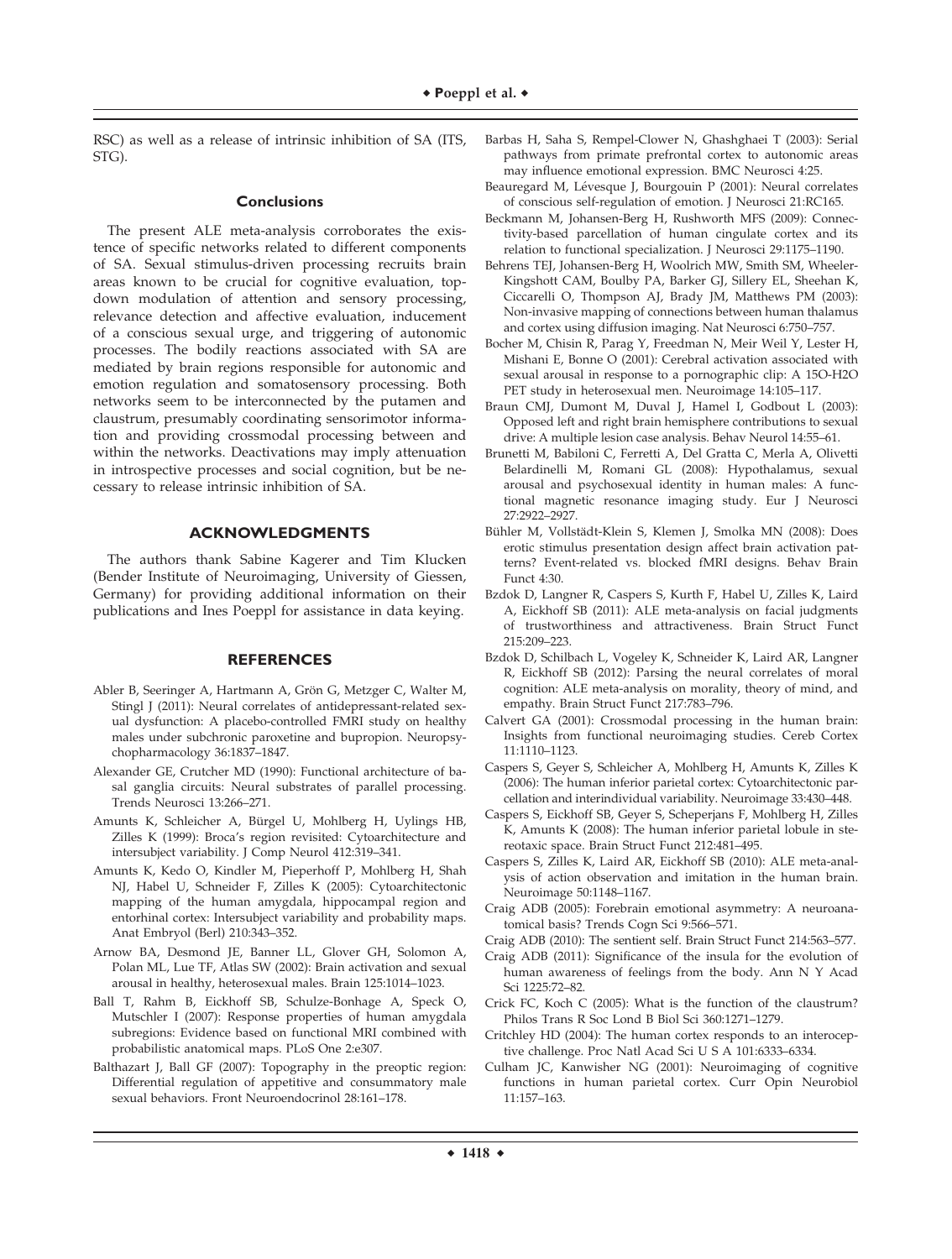- Damasio AR (1994): Descartes Error: Emotion, Reason, and the Human Brain. New York: G. P. Putnam.
- Damasio AR, Grabowski TJ, Bechara A, Damasio H, Ponto LL, Parvizi J, Hichwa RD (2000): Subcortical and cortical brain activity during the feeling of self-generated emotions. Nat Neurosci 3:1049–1056.
- DeGutis J, D'Esposito M (2007): Distinct mechanisms in visual category learning. Cogn Affect Behav Neurosci 7:251–259.
- Desikan RS, Ségonne F, Fischl B, Quinn BT, Dickerson BC, Blacker D, Buckner RL, Dale AM, Maguire RP, Hyman BT, Albert MS, Killiany RJ (2006): An automated labeling system for subdividing the human cerebral cortex on MRI scans into gyral based regions of interest. Neuroimage 31:968–980.
- Diekhof EK, Geier K, Falkai P, Gruber O (2011): Fear is only as deep as the mind allows: A coordinate-based meta-analysis of neuroimaging studies on the regulation of negative affect. Neuroimage 58:275–285.
- Drevets WC, Price JL, Simpson JR, Todd RD, Reich T, Vannier M, Raichle ME (1997): Subgenual prefrontal cortex abnormalities in mood disorders. Nature 386:824–827.
- Eickhoff SB, Stephan KE, Mohlberg H, Grefkes C, Fink GR, Amunts K, Zilles K (2005): A new SPM toolbox for combining probabilistic cytoarchitectonic maps and functional imaging data. Neuroimage 25:1325–1335.
- Eickhoff SB, Schleicher A, Zilles K, Amunts K (2006a): The human parietal operculum. I. Cytoarchitectonic mapping of subdivisions. Cereb Cortex 16:254–267.
- Eickhoff SB, Amunts K, Mohlberg H, Zilles K (2006b): The human parietal operculum. II. Stereotaxic maps and correlation with functional imaging results. Cereb Cortex 16:268–279.
- Eickhoff SB, Lotze M, Wietek B, Amunts K, Enck P, Zilles K (2006c): Segregation of visceral and somatosensory afferents: An fMRI and cytoarchitectonic mapping study. Neuroimage 31:1004–1014.
- Eickhoff SB, Heim S, Zilles K, Amunts K (2006d): Testing anatomically specified hypotheses in functional imaging using cytoarchitectonic maps. Neuroimage 32:570–582.
- Eickhoff SB, Paus T, Caspers S, Grosbras MH, Evans AC, Zilles K, Amunts K (2007): Assignment of functional activations to probabilistic cytoarchitectonic areas revisited. Neuroimage 36:511–521.
- Eickhoff SB, Laird AR, Grefkes C, Wang LE, Zilles K, Fox PT (2009): Coordinate-based activation likelihood estimation metaanalysis of neuroimaging data: A random-effects approach based on empirical estimates of spatial uncertainty. Hum Brain Mapp 30:2907–2926.
- Eickhoff SB, Bzdok D, Laird AR, Roski C, Caspers S, Zilles K, Fox PT (2011): Co-activation patterns distinguish cortical modules, their connectivity and functional differentiation. Neuroimage 57:938–949.
- Eickhoff SB, Bzdok D, Laird AR, Kurth F, Fox PT (2012): Activation likelihood estimation meta-analysis revisited. Neuroimage 59:2349–2361.
- Etkin A, Egner T, Kalisch R (2011): Emotional processing in anterior cingulate and medial prefrontal cortex. Trends Cogn Sci 15:85–93.
- Feng CM, Narayana S, Lancaster JL, Jerabek PA, Arnow TL, Zhu F, Tan LH, Fox PT, Gao JH (2004): CBF changes during brain activation: fMRI vs. PET. Neuroimage 22:443–446.
- Fernández-Miranda JC, Rhoton AL Jr, Kakizawa Y, Choi C, Alvarez-Linera J (2008): The claustrum and its projection system in the human brain: A microsurgical and tractographic anatomical study. J Neurosurg 108:764–774.
- Ferretti A, Caulo M, Del Gratta C, Di Matteo R, Merla A, Montorsi F, Pizzella V, Pompa P, Rigatti P, Rossini PM, Salonia A, Tartaro A, Romani GL (2005): Dynamics of male sexual arousal: Distinct components of brain activation revealed by fMRI. Neuroimage 26:1086–1096.
- Finger EC, Marsh AA, Kamel N, Mitchell DGV, Blair JR (2006): Caught in the act: The impact of audience on the neural response to morally and socially inappropriate behavior. Neuroimage 33:414–421.
- Freedman LJ, Insel TR, Smith Y (2000): Subcortical projections of area 25 (subgenual cortex) of the macaque monkey. J Comp Neurol 421:172–188.
- Freedman DJ, Riesenhuber M, Poggio T, Miller EK (2001): Categorical representation of visual stimuli in the primate prefrontal cortex. Science 291:312–316.
- Freund K, Langevin R, Barlow D (1974): Comparison of two penile measures of erotic arousal. Behav Res Ther 12:355–359.
- Furr KD (1991): Penis size and magnitude of erectile change as spurious factors in estimating sexual arousal. Ann Sex Res 4:265–279.
- Georgiadis JR, Kortekaas R, Kuipers R, Nieuwenburg A, Pruim J, Reinders AATS, Holstege G (2006): Regional cerebral blood flow changes associated with clitorally induced orgasm in healthy women. Eur J Neurosci 24:3305–3316.
- Georgiadis JR, Reinders AATS, Paans AMJ, Renken R, Kortekaas R (2009): Men versus women on sexual brain function: Prominent differences during tactile genital stimulation, but not during orgasm. Hum Brain Mapp 30:3089–3101.
- Georgiadis JR, Farrell MJ, Boessen R, Denton DA, Gavrilescu M, Kortekaas R, Renken RJ, Hoogduin JM, Egan GF (2010): Dynamic subcortical blood flow during male sexual activity with ecological validity: A perfusion fMRI study. Neuroimage 50:208–216.
- Georgiadis JR, Kringelbach ML (2012): The human sexual response cycle: Brain imaging evidence linking sex to other pleasures. Prog Neurobiol 98:49–81.
- de Haan EHF (2011): Unaware urges? Let's not complicate matters further. Cogn Neurosci 2:248–249.
- Harris GT, Rice ME, Quinsey VL, Chaplin TC, Earls C (1992): Maximizing the discriminant validity of phallometric assessment data. Psychol Assess 4:502–511.
- Hoffstaedter F, Grefkes C, Zilles K, Eickhoff SB (2012): The "what" and "when" of self-initiated movements. Cereb Cortex 23:520–530.
- Holstege G, Georgiadis JR, Paans AMJ, Meiners LC, van der Graaf FHCE, Reinders AATS (2003): Brain activation during human male ejaculation. J Neurosci 23:9185–9193.
- Hu SH, Wei N, Wang QD, Yan LQ, Wei EQ, Zhang MM, Hu JB, Huang ML, Zhou WH, Xu Y (2008): Patterns of brain activation during visually evoked sexual arousal differ between homosexual and heterosexual men. AJNR Am J Neuroradiol 29:1890–1896.
- Jackson SR, Parkinson A, Kim SY, Schüermann M, Eickhoff SB (2011): On the functional anatomy of the urge-for-action. Cogn Neurosci 2:227–243.
- James W (1884): What is an emotion? Mind os-IX:188–205.
- Janssen E, Everaerd W, Spiering M, Janssen J (2000): Automatic processes and the appraisal of sexual stimuli: Toward an information processing model of sexual arousal. J Sex Res 37:8–23.
- Kagerer S, Klucken T, Wehrum S, Zimmermann M, Schienle A, Walter B, Vaitl D, Stark R (2011): Neural activation toward erotic stimuli in homosexual and heterosexual males. J Sex Med 8:3132–3143.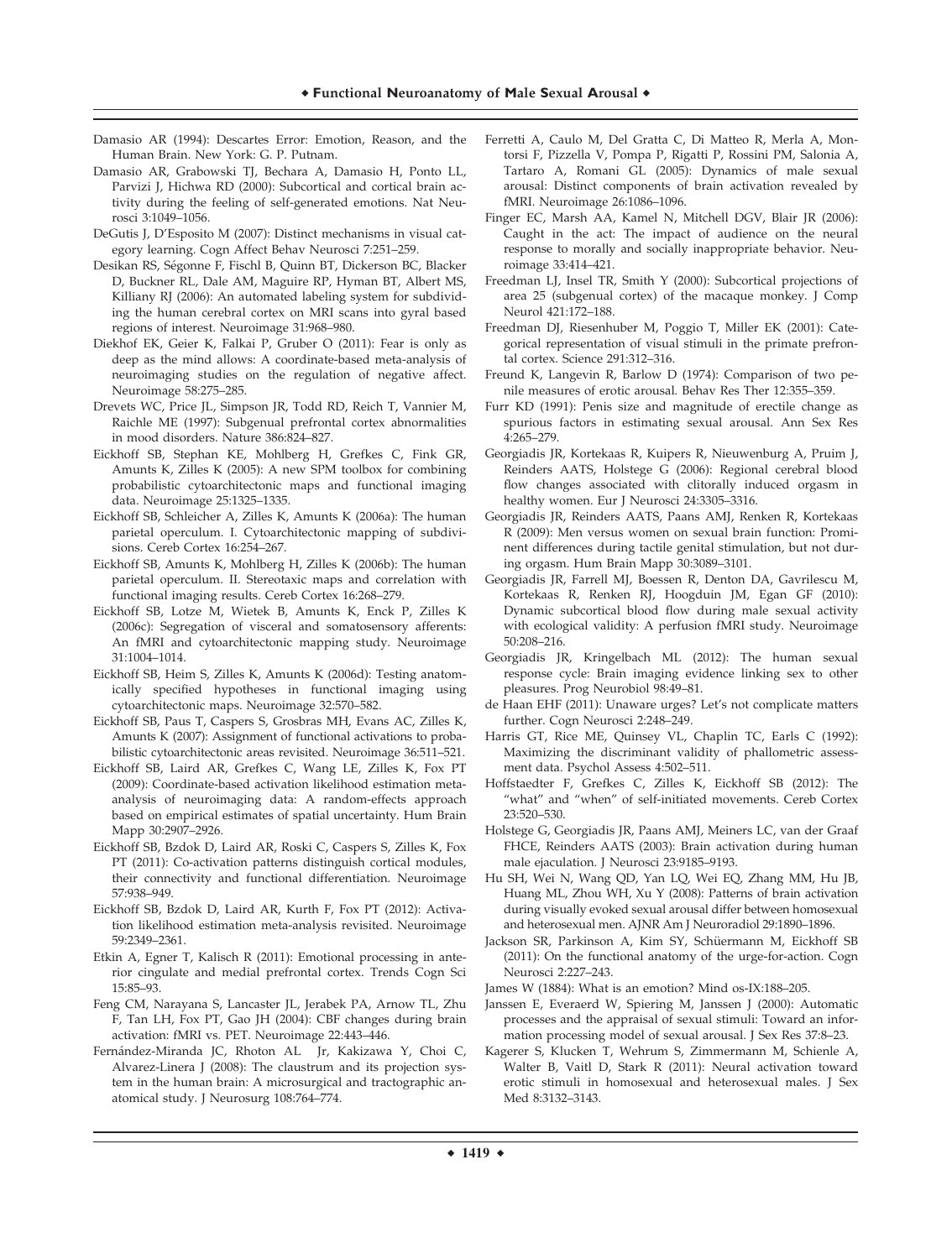- Karama S, Lecours AR, Leroux JM, Bourgouin P, Beaudoin G, Joubert S, Beauregard M (2002): Areas of brain activation in males and females during viewing of erotic film excerpts. Hum Brain Mapp 16:1–13.
- Karama S, Armony J, Beauregard M (2011): Film excerpts shown to specifically elicit various affects lead to overlapping activation foci in a large set of symmetrical brain regions in males. PLoS One 6:e22343.
- Kastner S, Pinsk MA, De Weerd P, Desimone R, Ungerleider LG (1999): Increased activity in human visual cortex during directed attention in the absence of visual stimulation. Neuron 22:751–761.
- Kell CA, von Kriegstein K, Rösler A, Kleinschmidt A, Laufs H (2005): The sensory cortical representation of the human penis: Revisiting somatotopy in the male homunculus. J Neurosci 25:5984–5987.
- Kim SW, Sohn DW, Cho YH, Yang WS, Lee KU, Juh R, Ahn KJ, Chung YA, Han SI, Lee KH, Lee CU, Chae JH (2006): Brain activation by visual erotic stimuli in healthy middle aged males. Int J Impot Res 18:452–457.
- Klucken T, Schweckendiek J, Merz CJ, Tabbert K, Walter B, Kagerer S, Vaitl D, Stark R (2009): Neural activations of the acquisition of conditioned sexual arousal: Effects of contingency awareness and sex. J Sex Med 6:3071–3085.
- Klüver H, Bucy PC (1937): "Psychic blindness" and other symptoms following bilateral temporal lobectomy in Rhesus monkeys. Am J Physiol 119:352–353.
- Kuban M, Barbaree HE, Blanchard R (1999): A comparison of volume and circumference phallometry: Response magnitude and method agreement. Arch Sex Behav 28:345–359.
- Kühn S, Gallinat J (2011): A quantitative meta-analysis on cueinduced male sexual arousal. J Sex Med 8:2269–2275.
- Kühn S, Gallinat J (2012): The neural correlates of subjective pleasantness. Neuroimage 61:289–294.
- Kurth F, Zilles K, Fox PT, Laird AR, Eickhoff SB (2010): A link between the systems: Functional differentiation and integration within the human insula revealed by meta-analysis. Brain Struct Funct 214:519–534.
- Laird AR, Fox PM, Price CJ, Glahn DC, Uecker AM, Lancaster JL, Turkeltaub PE, Kochunov P, Fox PT (2005): ALE meta-analysis: Controlling the false discovery rate and performing statistical contrasts. Hum Brain Mapp 25:155–164.
- Laird AR, Robinson JL, McMillan KM, Tordesillas-Gutiérrez D, Moran ST, Gonzales SM, Ray KL, Franklin C, Glahn DC, Fox PT, Lancaster JL (2010): Comparison of the disparity between Talairach and MNI coordinates in functional neuroimaging data: Validation of the Lancaster transform. Neuroimage 51:677–683.
- Lancaster JL, Tordesillas-Gutiérrez D, Martinez M, Salinas F, Evans A, Zilles K, Mazziotta JC, Fox PT (2007): Bias between MNI and Talairach coordinates analyzed using the ICBM-152 brain template. Hum Brain Mapp 28:1194–1205.
- LeVay S (1991): A difference in hypothalamic structure between heterosexual and homosexual men. Science 253:1034–1037.
- McAnulty RD, Adams HE (1992): Validity and ethics of penile circumference measures of sexual arousal: A reply to McConaghy. Arch Sex Behav 21:177–186; discussion 187–195.
- McConaghy N (1989): Validity and ethics of penile circumference measures of sexual arousal: A critical review. Arch Sex Behav 18:357–369.
- McKenna K (1999): The brain is the master organ in sexual function: Central nervous system control of male and female sexual function. Int J Impot Res 11(Suppl 1):S48–S55.
- Mendez M, Shapira JS (2011): Pedophilic behavior from brain disease. J Sex Med 8:1092–1100.
- Mendez MF, Chow T, Ringman J, Twitchell G, Hinkin CH (2000): Pedophilia and temporal lobe disturbances. J Neuropsychiatry Clin Neurosci 12:71–76.
- Michl P, Meindl T, Meister F, Born C, Engel RR, Reiser M, Hennig-Fast K (2012): Neurobiological underpinnings of shame and guilt: A pilot fMRI study. Soc Cogn Affect Neurosci [Epub ahead of print].
- Montorsi F, Perani D, Anchisi D, Salonia A, Scifo P, Rigiroli P, Deho F, De Vito ML, Heaton J, Rigatti P, Fazio F (2003a): Brain activation patterns during video sexual stimulation following the administration of apomorphine: Results of a placebo-controlled study. Eur Urol 43:405–411.
- Montorsi F, Perani D, Anchisi D, Salonia A, Scifo P, Rigiroli P, Zanoni M, Heaton JPW, Rigatti P, Fazio F (2003b): Apomorphine-induced brain modulation during sexual stimulation: A new look at central phenomena related to erectile dysfunction. Int J Impot Res 15:203–209.
- Moulier V, Mouras H, Pélégrini-Issac M, Glutron D, Rouxel R, Grandjean B, Bittoun J, Stoléru S (2006): Neuroanatomical correlates of penile erection evoked by photographic stimuli in human males. Neuroimage 33:689–699.
- Mouras H, Stoléru S, Moulier V, Pélégrini-Issac M, Rouxel R, Grandjean B, Glutron D, Bittoun J (2008): Activation of mirrorneuron system by erotic video clips predicts degree of induced erection: An fMRI study. Neuroimage 42:1142–1150.
- Nickerson LD, Martin CC, Lancaster JL, Gao JH, Fox PT (2001): A tool for comparison of PET and fMRI methods: Calculation of the uncertainty in the location of an activation site in a PET image. Neuroimage 14:194–201.
- Northoff G, Bermpohl F (2004): Cortical midline structures and the self. Trends Cogn Sci 8:102–107.
- O'Nions EJP, Dolan RJ, Roiser JP (2011): Serotonin transporter genotype modulates subgenual response to fearful faces using an incidental task. J Cogn Neurosci 23:3681–3693.
- Palomero-Gallagher N, Vogt BA, Schleicher A, Mayberg HS, Zilles K (2009): Receptor architecture of human cingulate cortex: Evaluation of the four-region neurobiological model. Hum Brain Mapp 30:2336–2355.
- Pan X, Sawa K, Tsuda I, Tsukada M, Sakagami M (2008): Reward prediction based on stimulus categorization in primate lateral prefrontal cortex. Nat Neurosci 11:703–712.
- Paul T, Schiffer B, Zwarg T, Krüger THC, Karama S, Schedlowski M, Forsting M, Gizewski ER (2008): Brain response to visual sexual stimuli in heterosexual and homosexual males. Hum Brain Mapp 29:726–735.
- Pessoa L, Adolphs R (2010): Emotion processing and the amygdala: From a ''low road'' to ''many roads'' of evaluating biological significance. Nat Rev Neurosci 11:773–783.
- Poeppl TB, Nitschke J, Dombert B, Santtila P, Greenlee MW, Osterheider M, Mokros A (2011): Functional cortical and subcortical abnormalities in pedophilia: A combined study using a choice reaction time task and fMRI. J Sex Med 8:1660–1674.
- Price JL (2005): Free will versus survival: Brain systems that underlie intrinsic constraints on behavior. J Comp Neurol 493:132–139.
- Raichle ME, MacLeod AM, Snyder AZ, Powers WJ, Gusnard DA, Shulman GL (2001): A default mode of brain function. Proc Natl Acad Sci U S A 98:676–682.
- Rauch SL, Shin LM, Dougherty DD, Alpert NM, Orr SP, Lasko M, Macklin ML, Fischman AJ, Pitman RK (1999): Neural